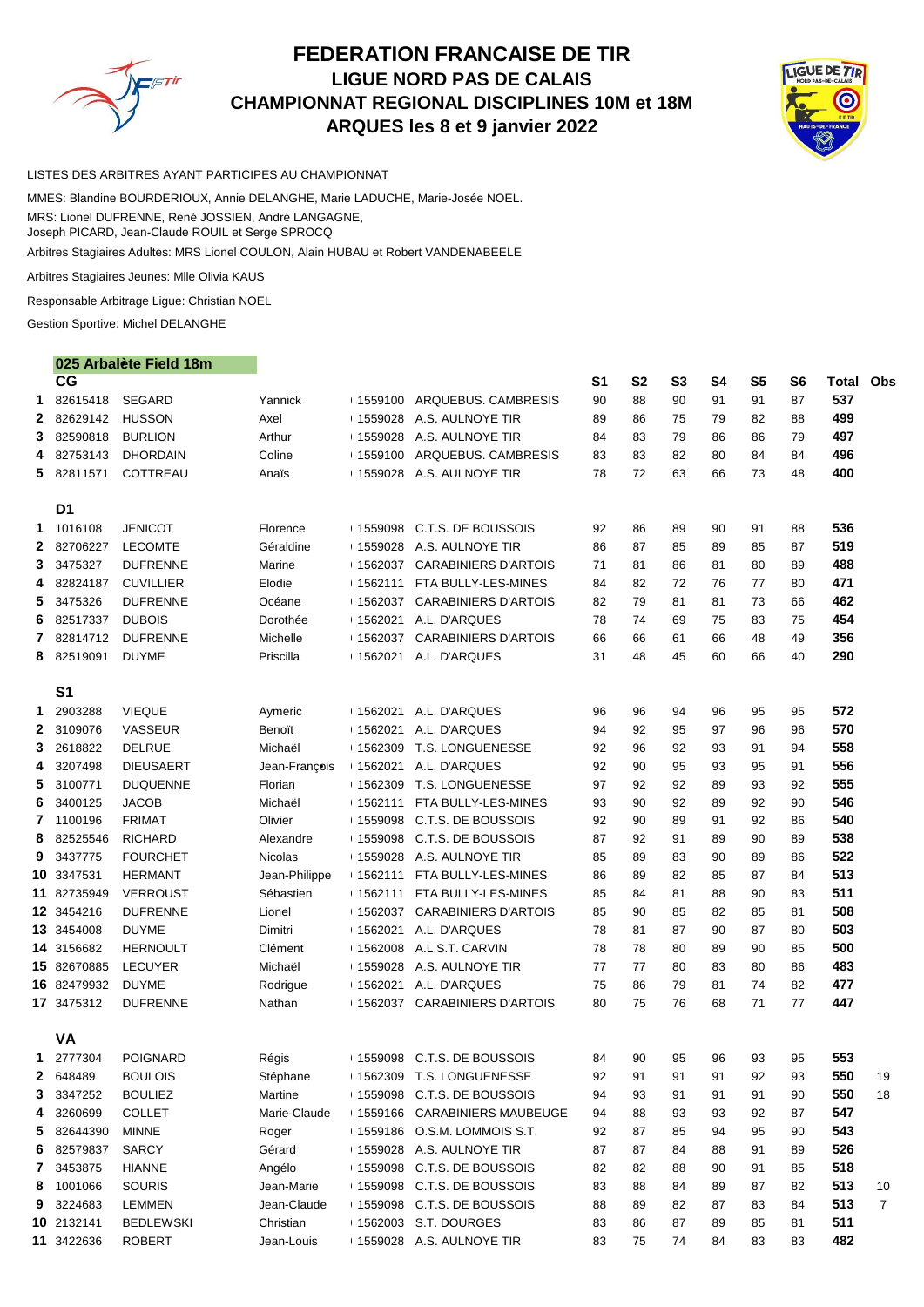|                |                | CL 100 Pistolet 10 métres |                  |                |                              |                |           |                |           |                |                |                  |    |
|----------------|----------------|---------------------------|------------------|----------------|------------------------------|----------------|-----------|----------------|-----------|----------------|----------------|------------------|----|
|                | <b>CF</b>      |                           |                  |                |                              | S <sub>1</sub> | <b>S2</b> | S <sub>3</sub> | <b>S4</b> | S <sub>5</sub> | S <sub>6</sub> | <b>Total Obs</b> |    |
| 1              | 82666474       | <b>DELOBEL</b>            | Lyssa            |                | 1559012 C.T.S. FRASNOY       | 92             | 92        | 89             | 89        | 87             | 91             | 540              |    |
| $\mathbf{2}$   | 82685823       | <b>DETRE</b>              | Chloé            |                | 1559005 T.S. CAUDRESIEN      | 87             | 91        | 89             | 83        | 87             | 90             | 527              |    |
| 3              | 82717644       | <b>GUIGNARD</b>           | Léa              |                | 1559128 LA MADELEINOISE TIR  | 82             | 81        | 88             | 79        | 87             | 77             | 494              |    |
|                | 4 82544254     | <b>MANNESSIER</b>         | Yaêlle           |                | 1559010 AL CENTRE WATTRELOS  | 78             | 81        | 85             | 83        | 84             | 75             | 486              |    |
|                |                |                           |                  |                |                              |                |           |                |           |                |                |                  |    |
|                | CG             |                           |                  |                |                              |                |           |                |           |                |                |                  |    |
| 1.             | 82594318       | <b>ROUSSEL</b>            | Jessy            |                | 1559126 LA JEAN-BART TIR     | 92             | 90        | 92             | 91        | 89             | 92             | 546              |    |
| $\mathbf{2}$   | 82596145       | <b>JAKUBOWSKI</b>         | Cécilien         |                | 1559010 AL CENTRE WATTRELOS  | 88             | 83        | 88             | 87        | 83             | 76             | 505              |    |
| 3              |                | <b>MEURILLON</b>          |                  |                | 1559050 T.S. NIEPPOIS        |                | 79        |                |           | 86             |                | 504              |    |
|                | 82588310       |                           | Noah             |                |                              | 85             |           | 83             | 87        |                | 84             |                  |    |
| 4              | 82520167       | <b>LUCAS</b>              | Marius           |                | 1562309 T.S. LONGUENESSE     | 88             | 78        | 83             | 86        | 86             | 80             | 501              |    |
| 5              | 82625479       | <b>FILMOTTE</b>           | Nicolas          |                | 1559012 C.T.S. FRASNOY       | 84             | 86        | 83             | 83        | 80             | 76             | 492              |    |
| 6              | 82563022       | <b>CARPENTIER</b>         | Antoine          |                | 1559012 C.T.S. FRASNOY       | 79             | 84        | 83             | 76        | 80             | 81             | 483              |    |
| 7              | 82722067       | WAILLEZ                   | Marc             | 1559013 A.W.T. |                              | 88             | 86        | 75             | 74        | 67             | 78             | 468              |    |
| 8              | 82626258       | <b>STIEVENART</b>         | Quentin          |                | 1559166 CARABINIERS MAUBEUGE | 72             | 82        | 74             | 80        | 71             | 83             | 462              |    |
| 9              | 82727972       | <b>ROUE</b>               | Noa              | 1559166        | <b>CARABINIERS MAUBEUGE</b>  | 79             | 77        | 78             | 74        | 78             | 71             | 457              |    |
|                | 10 82748708    | <b>VERMUSSE</b>           | Théo             |                | 1562111 FTA BULLY-LES-MINES  | 72             | 84        | 70             | 68        | 76             | 67             | 437              |    |
|                |                |                           |                  |                |                              |                |           |                |           |                |                |                  |    |
|                | <b>JF</b>      |                           |                  |                |                              |                |           |                |           |                |                |                  |    |
| 1.             | 82741832       | <b>MOCZKO</b>             | Chloé            |                | 1562111 FTA BULLY-LES-MINES  | 92             | 93        | 90             | 89        | 88             | 86             | 538              |    |
| $\mathbf{2}$   | 3400206        | <b>PROUVEUR</b>           | Léa              |                | 1559010 AL CENTRE WATTRELOS  | 90             | 95        | 85             | 91        | 84             | 81             | 526              | 6M |
| 3              | 82452292       | <b>HOCHART</b>            | Chloé            |                | 1559010 AL CENTRE WATTRELOS  | 89             | 88        | 91             | 85        | 86             | 87             | 526              | 5M |
| 4              | 82687292       | <b>MARISSAL</b>           | Angéline         |                | 1559119 L'AVENIR D'ONNAING   | 85             | 90        | 86             | 86        | 79             | 78             | 504              |    |
| 5.             | 82591913       | <b>FRUCHART</b>           | Emmanuelle       |                | 1562111 FTA BULLY-LES-MINES  | 84             | 86        | 88             | 82        | 83             | 77             | 500              |    |
|                |                |                           |                  |                |                              |                |           |                |           |                |                |                  |    |
|                | <b>JG</b>      |                           |                  |                |                              |                |           |                |           |                |                |                  |    |
| 1.             | 82539894       | <b>MOCZKO</b>             | Théo             | 1562111        | FTA BULLY-LES-MINES          | 92             | 90        | 93             | 95        | 95             | 94             | 559              |    |
| $\mathbf{2}$   | 82450269       | <b>LAFFRA</b>             | Timothée         | 1562111        | FTA BULLY-LES-MINES          | 91             | 90        | 92             | 89        | 92             | 86             | 540              |    |
| 3              | 82546400       | <b>DELATTRE</b>           | Maxime           |                | 1562043 CBM BILLY-MONTIGNY   | 87             | 86        | 93             | 88        | 88             | 93             | 535              |    |
| 4              | 82546403       | <b>DELATTRE</b>           | Samuel           |                | 1562043 CBM BILLY-MONTIGNY   | 85             | 85        | 88             | 85        | 89             | 91             | 523              |    |
| 5              | 82630913       | <b>LANCIAUX</b>           | Arthur           |                | 1559005 T.S. CAUDRESIEN      | 90             | 91        | 81             | 81        | 85             | 91             | 519              |    |
| 6              |                | 82791068 CORVISIER        | Ulysse           |                | 1562111 FTA BULLY-LES-MINES  | 84             | 85        | 85             | 80        | 82             | 84             | 500              |    |
| 7              | 82603687       | <b>FILMOTTE</b>           | Antoine          |                | 1559012 C.T.S. FRASNOY       | 81             | 78        | 81             | 80        | 82             | 75             | 477              |    |
|                |                |                           |                  |                |                              |                |           |                |           |                |                |                  |    |
|                | D <sub>1</sub> |                           |                  |                |                              |                |           |                |           |                |                |                  |    |
| 1              | 82433292       | <b>PASSIEUX</b>           | Clothilde        | 1559128        | LA MADELEINOISE TIR          | 85             | 93        | 92             | 93        | 96             | 95             | 554              |    |
| 2              | 82464848       | <b>FEVRIER</b>            | Aurélie          | 1562043        | <b>CBM BILLY-MONTIGNY</b>    | 93             | 91        | 91             | 86        | 91             | 91             | 543              |    |
| 3              | 3102768        | <b>DAYEZ</b>              | Virginie         | 1559128        | LA MADELEINOISE TIR          | 85             | 86        | 91             | 87        | 89             | 87             | 525              |    |
| 4              | 3278328        | <b>BEN</b>                | Laëtitia-Evelyne | 1562075        | <b>C.T. AUDOMAROIS</b>       | 88             | 88        | 88             | 81        | 90             | 82             | 517              |    |
| 5              | 3045346        | <b>MERCIER</b>            | Céline           | 1559186        | O.S.M. LOMMOIS S.T.          | 89             | 86        | 84             | 82        | 85             | 83             | 509              |    |
| 6              | 82426464       | <b>PARENT</b>             | Rosalie          | 1559202        | LES TIREURS DOUAISIS         | 89             | 82        | 79             | 81        | 82             | 83             | 496              |    |
| $\overline{7}$ | 3400213        | <b>MORIVAL</b>            | Floriane         | 1559128        | LA MADELEINOISE TIR          | 91             | 76        | 84             | 73        | 79             | 78             | 481              |    |
| 8              | 82711879       | <b>HUMEZ</b>              | Delphine         | 1562111        | FTA BULLY-LES-MINES          | 81             | 81        | 79             | 76        | 78             | 76             | 471              |    |
| 9              | 82519091       | <b>DUYME</b>              | Priscilla        | 1562021        | A.L. D'ARQUES                | 77             | 80        | 77             | 72        | 79             | 80             | 465              |    |
|                | 10 82689196    | <b>SOUILLART</b>          | Chrystle         | 1562037        | <b>CARABINIERS D'ARTOIS</b>  | 68             | 78        | 72             | 73        | 85             | 85             | 461              |    |
|                | 11 3475327     | <b>DUFRENNE</b>           | Marine           | 1562037        | <b>CARABINIERS D'ARTOIS</b>  | 71             | 81        | 76             | 79        | 79             | 73             | 459              |    |
|                | 12 82673940    | <b>DELEPINE</b>           | Camille          | 1562021        | A.L. D'ARQUES                | 70             | 80        | 71             | 75        | 81             | 72             | 449              |    |
|                |                |                           |                  |                |                              |                |           |                |           |                |                |                  |    |
|                | D <sub>2</sub> |                           |                  |                |                              |                |           |                |           |                |                |                  |    |
| 1.             | 2714060        | <b>LEGRIS</b>             | Nathalie         | 1562020        | DETENTE ANSERIENNE           | 86             | 88        | 94             | 87        | 92             | 86             | 533              |    |
| 2              | 82738768       | TOUCHE LOISON             | Stéphanie        | 1559186        | O.S.M. LOMMOIS S.T.          | 91             | 94        | 88             | 79        | 86             | 81             | 519              | 6M |
| 3              | 82477361       | <b>LEROY</b>              | Isabelle         | 1559143        | <b>U.T. VILLENEUVE ASCQ</b>  | 84             | 85        | 87             | 88        | 89             | 86             | 519              | 5M |
| 4              | 82708487       | <b>DERAEDT</b>            | Caroline         | 1562111        | FTA BULLY-LES-MINES          | 86             | 83        | 86             | 86        | 87             | 86             | 514              |    |
| 5              | 972819         | CALONNE                   | Isabelle         | 1562043        | <b>CBM BILLY-MONTIGNY</b>    | 80             | 81        | 92             | 84        | 83             | 90             | 510              |    |
| 6              | 82635796       | <b>TOURRET</b>            | Stéphanie        | 1559128        | LA MADELEINOISE TIR          | 76             | 87        | 85             | 81        | 87             | 88             | 504              |    |
| 7              | 82566128       | <b>LOEUILLEUX</b>         | Katia            | 1562013        | LA PATRIOTE GUINES           | 76             | 85        | 81             | 86        | 90             | 85             | 503              |    |
| 8              | 82772300       | <b>MOCZKO</b>             | Sophie           | 1562111        | FTA BULLY-LES-MINES          | 78             | 87        | 84             | 82        | 82             | 81             | 494              |    |
| 9              | 82808523       | <b>DUPETIT</b>            | Nathalie         | 1559126        | LA JEAN-BART TIR             | 48             | 64        | 55             | 60        | 63             | 59             | 349              |    |
|                |                |                           |                  |                |                              |                |           |                |           |                |                |                  |    |
|                | D <sub>3</sub> |                           |                  |                |                              |                |           |                |           |                |                |                  |    |
| 1              | 951526         | <b>CANDELIER</b>          | Sylvie           | 1562043        | <b>CBM BILLY-MONTIGNY</b>    | 82             | 87        | 92             | 94        |                |                | 355              |    |
| $\mathbf{2}$   | 3381311        | <b>ROBERT</b>             | Jocelyne         | 1559028        | A.S. AULNOYE TIR             | 84             | 87        | 87             | 91        |                |                | 349              |    |
| 3              | 3347275        | <b>BACZYK</b>             | Sylviane         | 1559028        | A.S. AULNOYE TIR             | 84             | 56        | 76             | 80        |                |                | 296              |    |
| 4              | 2506200        | <b>BEDLEWSKI</b>          | Catherine        | 1562003        | S.T. DOURGES                 | 77             | 70        | 73             | 73        |                |                | 293              |    |
| 5.             | 3036680        | <b>WORME</b>              | Pierrette        |                | 1562309 T.S. LONGUENESSE     | 72             | 69        | 68             | 60        |                |                | 269              |    |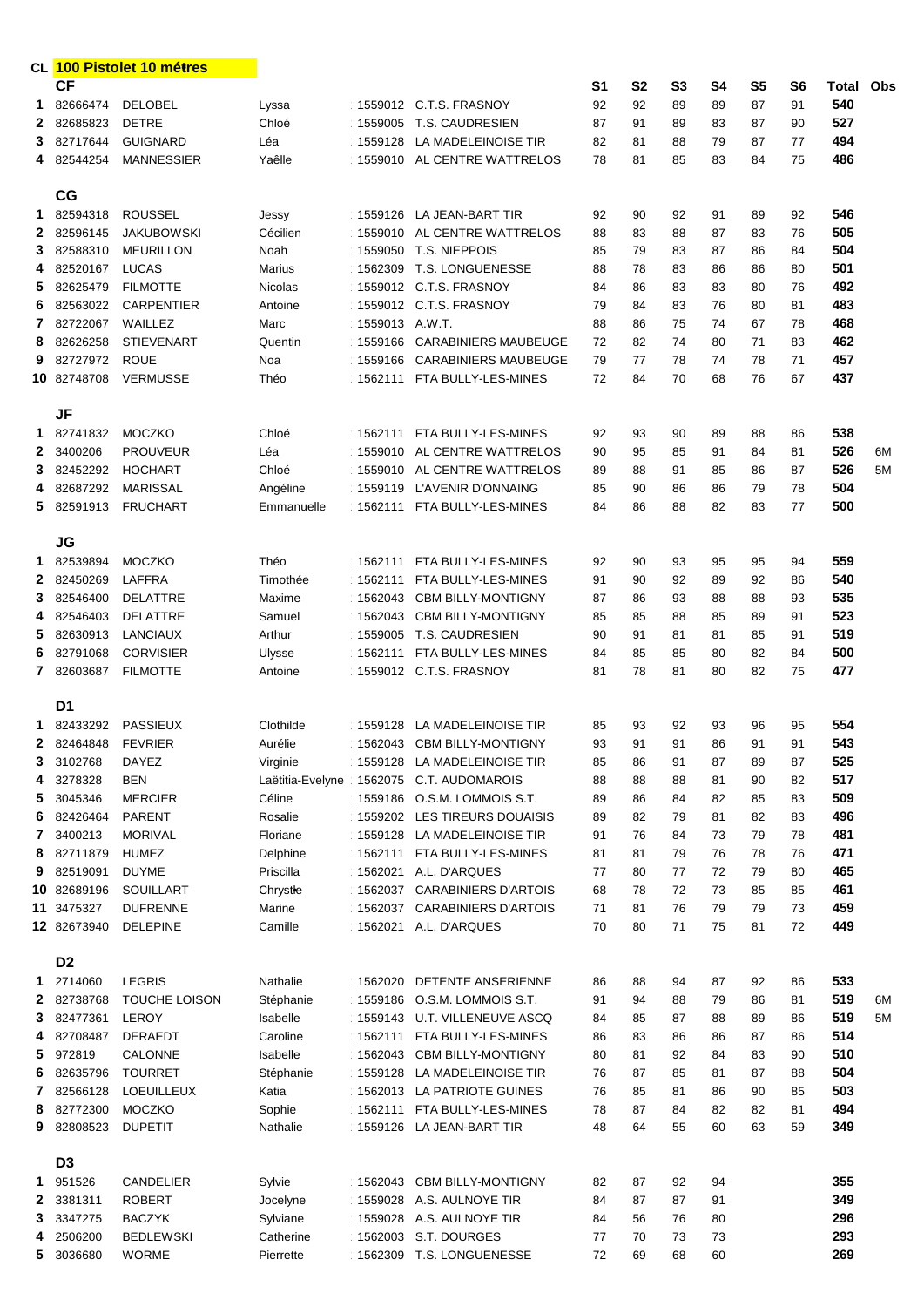| CL 100 Pistolet 10 métres |                           |                                     |                         |                    |                                                            |                |                |                |           |                |                |              |           |
|---------------------------|---------------------------|-------------------------------------|-------------------------|--------------------|------------------------------------------------------------|----------------|----------------|----------------|-----------|----------------|----------------|--------------|-----------|
|                           | S <sub>1</sub>            |                                     |                         |                    |                                                            | S <sub>1</sub> | <b>S2</b>      | S <sub>3</sub> | <b>S4</b> | S <sub>5</sub> | S <sub>6</sub> | <b>Total</b> | Obs       |
| 1.                        | 82620373                  | LARDY                               | Maxime                  |                    | 1559128 LA MADELEINOISE TIR                                | 96             | 93             | 94             | 96        | 93             | 96             | 568          |           |
| $\mathbf{2}$              | 2864127                   | <b>THOORIS</b>                      | Rémi                    |                    | 1559126 LA JEAN-BART TIR                                   | 94             | 92             | 94             | 95        | 96             | 94             | 565          |           |
| 3                         | 3453290                   | <b>LECLERCQ</b>                     | Jérôme                  | 1559128            | LA MADELEINOISE TIR                                        | 94             | 93             | 93             | 93        | 94             | 94             | 561          |           |
| 4                         | 82586653                  | <b>HUARD</b>                        | Romain                  | 1562043            | <b>CBM BILLY-MONTIGNY</b>                                  | 94             | 88             | 87             | 97        | 97             | 92             | 555          |           |
| 5                         | 3422084                   | <b>FRION</b>                        | Pierre-Etienne          | 1562037            | <b>CARABINIERS D'ARTOIS</b>                                | 96             | 94             | 88             | 87        | 97             | 92             | 554          |           |
| 6                         | 82616960                  | <b>HOPPE</b>                        | François                | 1562043            | <b>CBM BILLY-MONTIGNY</b>                                  | 94             | 90             | 91             | 99        | 86             | 92             | 552          |           |
|                           | HM 3156994                | <b>MONDO</b>                        | Jérémy                  | 1559128            | LA MADELEINOISE TIR                                        | 89             | 96             | 93             | 92        | 90             | 90             | 550          | <b>HM</b> |
| 7                         | 82450292                  | <b>DEWAELE</b>                      | Matthieu                |                    | 1562111 FTA BULLY-LES-MINES                                | 92             | 89             | 94             | 88        | 93             | 92             | 548          |           |
| 8                         | 3381333                   | <b>PRIOVILLE</b>                    | Laurent                 | 1559310            | C.T.P.N. DUNKERQUE                                         | 87             | 88             | 92             | 91        | 91             | 95             | 544          |           |
| 9                         | 3437842                   | <b>SPETER</b>                       | Fabien                  | 1562309            | T.S. LONGUENESSE                                           | 89             | 89             | 87             | 89        | 92             | 94             | 540          |           |
|                           | 10 82637137               | <b>QUINET</b>                       | Grégory                 | 1559013 A.W.T.     |                                                            | 81             | 91             | 90             | 89        | 89             | 91             | 531          |           |
| 11                        | 3100771                   | <b>DUQUENNE</b>                     | Florian                 | 1562309            | T.S. LONGUENESSE                                           | 86             | 84             | 92             | 90        | 90             | 89             | 531          |           |
|                           | 12 3247787                | <b>DEWARUMEZ</b>                    | Bernard                 | 1562111            | FTA BULLY-LES-MINES                                        | 88             | 87             | 90             | 86        | 86             | 89             | 526          |           |
|                           | 13 82742225               | <b>DUPONT</b>                       | Alexis                  | 1562215            | T.C. COTE D'OPALE                                          | 89             | 86             | 92             | 82        | 87             | 88             | 524          |           |
|                           | 14 82756622               | <b>DECORNET</b>                     | Simon                   | 1559236            | C.O. TRITHOISE                                             | 86             | 92             | 85             | 83        | 87             | 87             | 520          |           |
|                           | 15 82693169               | SAUVAGE                             | <b>Nicolas</b>          | 1559300            | S.T. PERENCHIES                                            | 87             | 85             | 84             | 83        | 87             | 92             | 518          |           |
|                           | 16 82700411               | CALONNE                             | Pierre                  | 1562043            | <b>CBM BILLY-MONTIGNY</b>                                  | 81             | 87             | 80             | 86        | 91             | 87             | 512          |           |
|                           | 17 82489668               | <b>HUMEL</b>                        | Thomas                  | 1559013 A.W.T.     |                                                            | 80             | 82             | 82             | 87        | 84             | 91             | 506<br>499   |           |
| 18                        | 82468187<br>19 82591486   | <b>DUPONT</b><br><b>GONSSE</b>      | Anthony<br>Franck       | 1562075<br>1559126 | C.T. AUDOMAROIS<br>LA JEAN-BART TIR                        | 80             | 81<br>84       | 82<br>86       | 87<br>86  | 84<br>87       | 85<br>73       | 499          |           |
|                           | 20 82478921               | <b>CHER</b>                         |                         |                    | 1559117 A.R. ARMENTIEROIS                                  | 83<br>87       | 84             | 82             |           | 81             |                | 496          |           |
| 21.                       | 82500712                  | <b>BELEMBERT</b>                    | Jean-Hugues<br>Fabien   | 1559010            | AL CENTRE WATTRELOS                                        | 79             | 79             | 87             | 81<br>85  | 87             | 81<br>79       | 496          |           |
|                           | 22 3454008                | <b>DUYME</b>                        | Dimitri                 | 1562021            | A.L. D'ARQUES                                              | 85             | 84             | 82             | 86        | 81             | 78             | 496          |           |
|                           | 23 82775947               | <b>MAROT</b>                        | Benoït                  | 1562008            | A.L.S.T. CARVIN                                            | 79             | 83             | 83             | 82        | 84             | 73             | 484          |           |
|                           | 24 82678816               | WAILLEZ                             | Sébastien               | 1559013 A.W.T.     |                                                            | 82             | 82             | 79             | 75        | 73             | 73             | 464          |           |
|                           | 25 82816156               | <b>POULLAIN</b>                     | Mickael                 | 1559126            | LA JEAN-BART TIR                                           | 82             | 74             | 72             | 78        | 74             | 76             | 456          |           |
|                           | HM 82715449               | <b>KUBECKI</b>                      | Stéphane                | 1562111            | FTA BULLY-LES-MINES                                        | 74             | 69             | 70             | 63        | 66             | 78             | 420          |           |
|                           |                           |                                     |                         |                    |                                                            |                |                |                |           |                |                |              |           |
|                           | <b>S2</b>                 |                                     |                         |                    |                                                            | S1             | S <sub>2</sub> | S <sub>3</sub> | S4        | S <sub>5</sub> | S <sub>6</sub> | Total        | Obs       |
| 1                         | 2700936                   | <b>ALYS</b>                         | Corentin                |                    | 1559012 C.T.S. FRASNOY                                     | 92             | 94             | 96             | 94        | 92             | 94             | 562          |           |
|                           | HM 937412                 | <b>FONTAINE</b>                     | Pierre-François         |                    | 1562111 FTA BULLY-LES-MINES                                | 95             | 92             | 92             | 90        | 96             | 94             | 559          | HМ        |
|                           | ET 82624275               | <b>DEHON</b>                        | <b>Bernard</b>          |                    | 1559005 T.S. CAUDRESIEN                                    | 94             | 94             | 93             | 94        | 92             | 88             | 555          | ET        |
| $2^{\circ}$               | 3178326                   | LEFEBVRE                            | Hubert                  |                    | 1559005 T.S. CAUDRESIEN                                    | 91             | 93             | 87             | 94        | 95             | 92             | 552          |           |
| 3                         | 3453470                   | <b>VAN-RIE</b>                      | Benoït                  |                    | 1559126 LA JEAN-BART TIR                                   | 95             | 90             | 89             | 95        | 92             | 86             | 547          |           |
| 4                         | 3317701                   | <b>FREZIN</b>                       | Eric                    |                    | 1559128 LA MADELEINOISE TIR                                | 92             | 94             | 94             | 87        | 92             | 87             | 546          |           |
|                           | ET 82579845               | <b>LHOIR</b>                        | Patrice                 |                    | 1559005 T.S. CAUDRESIEN                                    | 92             | 92             | 89             | 91        | 91             | 89             | 544          | ET.       |
| 5                         | 2392504                   | <b>LAFFRA</b>                       | Sébastien               |                    | 1562111 FTA BULLY-LES-MINES                                | 95             | 86             | 88             | 86        | 90             | 94             | 539          |           |
| 6                         | 3260612                   | <b>GELE</b>                         | Franck                  |                    | 1559128 LA MADELEINOISE TIR                                | 89             | 88             | 89             | 90        | 88             | 93             | 537          |           |
| 7                         | 2903408                   | <b>DAYEZ</b>                        | Dominique               |                    | 1559098 C.T.S. DE BOUSSOIS                                 | 95             | 85             | 92             | 91        | 85             | 88             | 536          |           |
| 8                         | 3178048                   | <b>FOURCROY</b>                     | Damien                  |                    | 1562215 T.C. COTE D'OPALE                                  | 90             | 87<br>90       | 90<br>87       | 89<br>87  | 89<br>88       | 91             | 536<br>535   |           |
| 9                         | 82635789<br>10 2112901    | <b>DECOURRIERE</b><br><b>SEGERS</b> | Christophe<br>Jean-Marc |                    | 1559128 LA MADELEINOISE TIR<br>1559128 LA MADELEINOISE TIR | 90<br>88       | 87             | 90             | 88        | 90             | 93<br>90       | 533          |           |
|                           | 11 2931544                | <b>CROUX</b>                        | Patrice                 |                    | 1559128 LA MADELEINOISE TIR                                | 89             | 89             | 89             | 87        | 90             | 89             | 533          |           |
|                           | 12 3278298                | <b>ACCART</b>                       | <b>Bruno</b>            |                    | 1559310 C.T.P.N. DUNKERQUE                                 | 88             | 88             | 92             | 93        | 89             | 83             | 533          |           |
|                           | 13 2776708                | <b>DULIEU</b>                       | Dominique               | 1562111            | FTA BULLY-LES-MINES                                        | 88             | 90             | 90             | 88        | 91             | 85             | 532          |           |
|                           | 14 2132134                | <b>DELATTRE</b>                     | Didier                  |                    | 1562043 CBM BILLY-MONTIGNY                                 | 90             | 86             | 88             | 85        | 91             | 91             | 531          |           |
|                           | 15 82463086               | <b>MOUCHON</b>                      | Michaël                 |                    | 1562013 LA PATRIOTE GUINES                                 | 86             | 89             | 91             | 86        | 89             | 90             | 531          |           |
|                           | 16 82527237               | <b>MATTHYS</b>                      | Dominique               |                    | 1559126 LA JEAN-BART TIR                                   | 92             | 88             | 85             | 87        | 91             | 88             | 531          |           |
|                           | 17 3233046                | ALBUQUERQUE                         | Eric                    |                    | 1562111 FTA BULLY-LES-MINES                                | 89             | 89             | 90             | 87        | 90             | 85             | 530          |           |
|                           | 18 2619721                | <b>DEBUIRE</b>                      | Reynald                 |                    | 1559005 T.S. CAUDRESIEN                                    | 85             | 88             | 85             | 90        | 90             | 90             | 528          |           |
|                           | 19 2919298                | <b>GABELLE</b>                      | Jean-Marc               |                    | 1559119 L'AVENIR D'ONNAING                                 | 86             | 89             | 90             | 85        | 88             | 90             | 528          |           |
|                           | 20 82477359               | SZYBOWICZ                           | Laurent                 |                    | 1559143 U.T. VILLENEUVE ASCQ                               | 89             | 91             | 87             | 91        | 86             | 84             | 528          |           |
|                           | 21 3260502                | <b>LANTOINE</b>                     | Didier                  |                    | 1559028 A.S. AULNOYE TIR                                   | 88             | 92             | 90             | 86        | 84             | 85             | 525          |           |
|                           | 22 82622839               | <b>BUISINE</b>                      | Christophe              |                    | 1559002 A.T. VICTOR HUGO                                   | 89             | 82             | 88             | 89        | 87             | 87             | 522          |           |
|                           | 23 82511957               | <b>MANNESSIER</b>                   | Fabien                  |                    | 1559010 AL CENTRE WATTRELOS                                | 81             | 92             | 92             | 88        | 83             | 85             | 521          |           |
|                           | 24 3381992                | <b>COURTIN</b>                      | Dominique               |                    | 1559019 S.T.S. LE CATEAU                                   | 90             | 81             | 88             | 87        | 86             | 82             | 514          |           |
|                           | 25 3317255                | <b>BEAUVARLET</b>                   | Eric                    | 1559013 A.W.T.     |                                                            | 84             | 91             | 83             | 85        | 87             | 83             | 513          |           |
|                           | 26 2516288                | <b>COULON</b>                       | Lionel                  | 1559026 C.T.F.C.   |                                                            | 91             | 84             | 80             | 91        | 86             | 81             | 513          |           |
|                           | 27 82674592               | <b>HOCHART</b>                      | Jean-Charles            |                    | 1559010 AL CENTRE WATTRELOS                                | 85             | 82             | 93             | 85        | 86             | 80             | 511          |           |
|                           | 28 82724746<br>29 3347296 | <b>BALLIGAND</b>                    | Eric<br>Sébastien       |                    | 1559028 A.S. AULNOYE TIR                                   | 88             | 85<br>83       | 82             | 83        | 85             | 87             | 510<br>509   |           |
|                           | 30 82556835               | <b>BERLEMONT</b><br><b>BOURLET</b>  | Cédric                  | 1559035            | <b>CARABINIERS DE CROIX</b><br>1559236 C.O. TRITHOISE      | 76<br>84       | 81             | 84<br>88       | 91<br>83  | 89<br>90       | 86<br>83       | 509          |           |
|                           | 31 82546206               | LELEU                               | Pascal                  | 1559128            | LA MADELEINOISE TIR                                        | 86             | 89             | 82             | 85        | 81             | 84             | 507          |           |
|                           | 32 82558428 SION          |                                     | Yannick                 |                    | 1559175 T.S. RONCHINOIS                                    | 80             | 85             | 74             | 91        | 89             | 87             | 506          |           |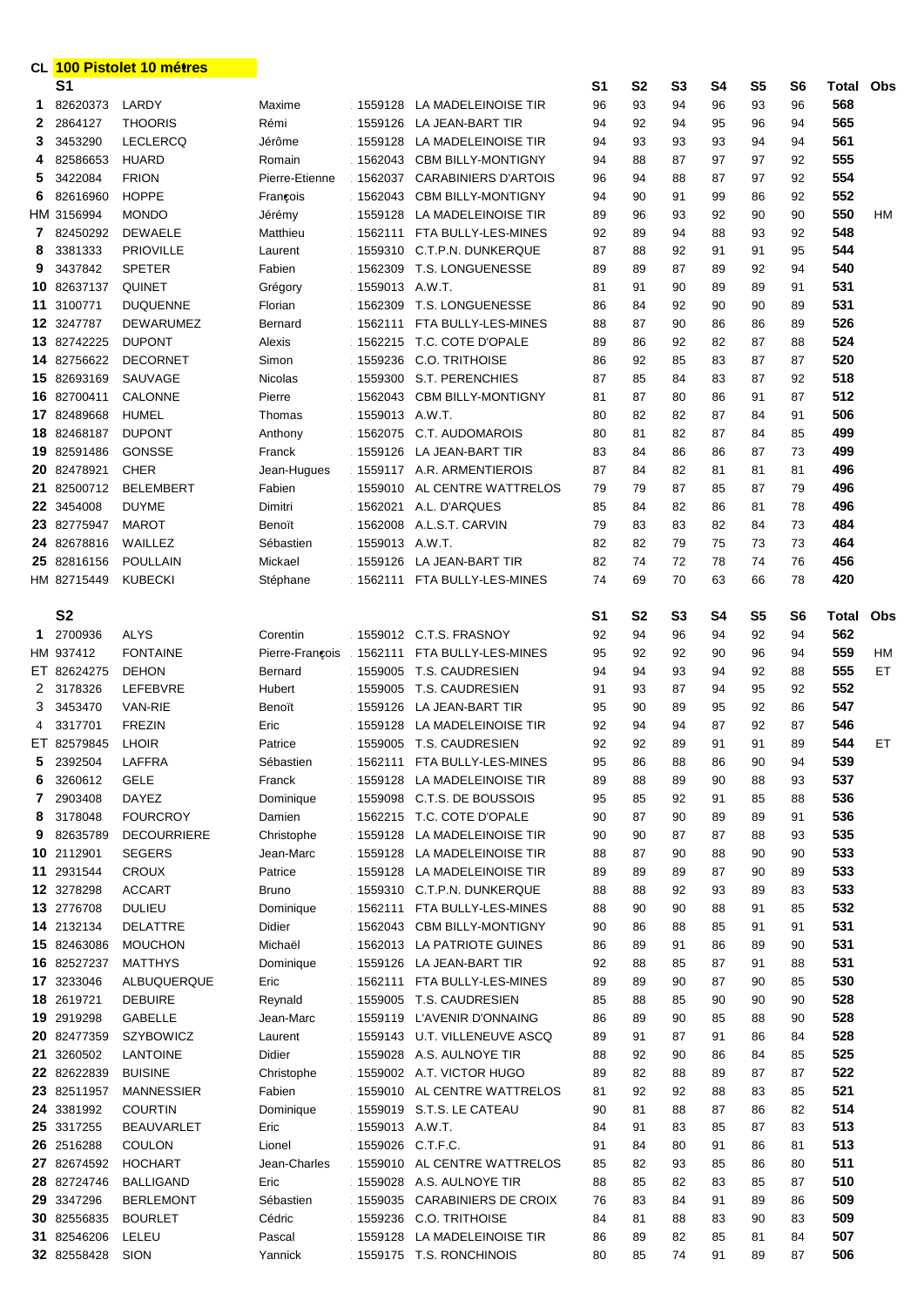|                       | 33 82749378                | <b>BALLENGHIEN</b>                | Anthony                 |                  | 1559070 T.M.N. HAUBOURDIN                                   | 83             | 81           | 79             | 81            | 89             | 87             | 500            |           |
|-----------------------|----------------------------|-----------------------------------|-------------------------|------------------|-------------------------------------------------------------|----------------|--------------|----------------|---------------|----------------|----------------|----------------|-----------|
|                       | 34 82565123                | <b>LUCAS</b>                      | Pierre                  |                  | 1562309 T.S. LONGUENESSE                                    | 80             | 80           | 81             | 84            | 87             | 88             | 500            |           |
|                       | 35 526711                  | <b>DOOLAEGHE</b>                  | Eric                    | 1559128          | LA MADELEINOISE TIR                                         | 86             | 88           | 74             | 84            | 88             | 74             | 494            |           |
|                       | 36 3422902                 | <b>RAMONT</b>                     | Pascal                  |                  | 1559126 LA JEAN-BART TIR                                    | 87             | 77           | 77             | 81            | 83             | 88             | 493            |           |
|                       | 37 82721122                | <b>HUMEZ</b>                      | Franck                  |                  | 1562111 FTA BULLY-LES-MINES                                 | 83             | 79           | 86             | 84            | 84             | 77             | 493            |           |
|                       | 38 82660179                | <b>DUQUESNE</b>                   | Benoït                  | 1559035          | <b>CARABINIERS DE CROIX</b>                                 | 82             | 85           | 83             | 77            | 80             | 80             | 487            |           |
|                       | 39 82594312                | ZOONEKYND                         | Gérard                  | 1559026 C.T.F.C. |                                                             | 86             | 80           | 74             | 88            | 79             | 77             | 484            |           |
|                       | 40 82807277                | <b>DELMULLE</b>                   | Thierry                 | 1559013 A.W.T.   |                                                             | 76             | 72           | 83             | 83            | 87             | 81             | 482            |           |
|                       | 41 82461030                | <b>DORGE</b>                      | Philippe                | 1559236          | <b>C.O. TRITHOISE</b>                                       | 77             | 82           | 77             | 86            | 84             | 74             | 480            |           |
|                       | 42 2776051                 | <b>SIMON</b>                      | Alban                   | 1562075          | <b>C.T. AUDOMAROIS</b>                                      | 74             | 74           | 77             | 82            | 82             | 80             | 469            |           |
|                       | 43 82821776<br>44 82649117 | <b>VERHAEST</b><br><b>CARRIE</b>  | Johann                  | 1559186          | O.S.M. LOMMOIS S.T.<br>1562021 A.L. D'ARQUES                | 66<br>77       | 71<br>68     | 73<br>69       | 67<br>74      | 72<br>64       | 77<br>66       | 426<br>418     |           |
|                       |                            |                                   | François                |                  |                                                             |                |              |                |               |                |                |                |           |
|                       | <b>S3</b>                  |                                   |                         |                  |                                                             | S <sub>1</sub> | <b>S2</b>    | S <sub>3</sub> | <b>S4</b>     | S <sub>5</sub> | S <sub>6</sub> | Total          | Obs       |
| 1.                    | 2704704                    | <b>DRUART</b>                     | Jean-Michel             |                  | 1559012 C.T.S. FRASNOY                                      | 91             | 94           | 93             | 92            | 94             | 88             | 552            |           |
| $\mathbf{2}^{\prime}$ | 3037808                    | <b>BULTEZ</b>                     | José                    | 1559236          | <b>C.O. TRITHOISE</b>                                       | 90             | 91           | 90             | 94            | 90             | 84             | 539            |           |
| 3.                    | 2392906                    | <b>LHOTE</b>                      | Ghislain                | 1562111          | FTA BULLY-LES-MINES                                         | 89             | 90           | 88             | 93            | 90             | 89             | 539            |           |
|                       | HM 801044                  | <b>GODFROY</b>                    | Pierre                  | 1559202          | LES TIREURS DOUAISIS                                        | 89             | 94           | 93             | 82            | 91             | 88             | 537            | <b>HM</b> |
| 4                     | 526654                     | <b>CUVILLON</b>                   | Claude                  | 1562111          | FTA BULLY-LES-MINES                                         | 87             | 94           | 86             | 88            | 92             | 88             | 535            |           |
|                       | ET 82683920                | ZANATTA                           | Yves                    | 1559166          | <b>CARABINIERS MAUBEUGE</b>                                 | 87             | 86           | 91             | 85            | 89             | 91             | 529            | ET.       |
| 5                     | 277861                     | <b>POLLET</b>                     | Roger                   | 1562111          | FTA BULLY-LES-MINES                                         | 84             | 92           | 87             | 87            | 92             | 87             | 529            |           |
| 6                     | 2963713                    | DE CLERCQ                         | Marc                    | 1562075          | C.T. AUDOMAROIS                                             | 87             | 92           | 80             | 85            | 92             | 90             | 526            |           |
|                       | ET 2539702                 | <b>CARDOSO</b>                    | Dominique               | 1559200          | A.T. PREUX AU BOIS                                          | 83             | 85           | 83             | 87            | 89             | 91             | 518            | <b>ET</b> |
| 7                     | 2777860                    | <b>PONTZEELE</b>                  | <b>Bernard</b>          | 1562043          | <b>CBM BILLY-MONTIGNY</b>                                   | 85             | 83           | 85             | 88            | 89             | 88             | 518            |           |
| 8                     | 82510621                   | <b>DEDONCKER</b>                  | Pascal                  | 1559119          | L'AVENIR D'ONNAING                                          | 88             | 89           | 88             | 84            | 85             | 79             | 513            |           |
| 9                     | 780678                     | <b>PAMART</b>                     | André                   | 1559188          | LA CIBLE AVESNOISE                                          | 76             | 88           | 91             | 82            | 84             | 87             | 508            |           |
|                       | 10 3422050                 | <b>ROSSAT</b>                     | Philippe                | 1559013 A.W.T.   |                                                             | 81             | 84           | 84             | 85            | 80             | 90             | 504            |           |
|                       | 11 82739811                | <b>PAUL</b>                       | Daniel                  |                  | 1559200 A.T. PREUX AU BOIS                                  | 80             | 85           | 83             | 84            | 84             | 87             | 503            |           |
|                       | 12 2714776                 | <b>DEMET</b>                      | <b>Bernard</b>          | 1559128          | LA MADELEINOISE TIR                                         | 79             | 90           | 82             | 85            | 83             | 82             | 501            |           |
|                       | 13 2865922                 | <b>THOORIS</b>                    | Pierre                  | 1559126          | LA JEAN-BART TIR                                            | 73             | 85           | 81             | 90            | 87             | 84             | 500            |           |
|                       | 14 82670643                | <b>VENEL</b>                      | Jean-Marc               | 1562043          | <b>CBM BILLY-MONTIGNY</b>                                   | 80             | 85           | 83             | 83            | 87             | 82             | 500            |           |
|                       | 15 82426259<br>16 2777191  | <b>LECOMTE</b>                    | Patrick                 |                  | 1559210 S.T RAISMES-VICOIGNE                                | 84             | 78           | 81             | 81            | 85             | 90             | 499            |           |
|                       | 17 727796                  | <b>RICHEZ</b><br><b>CLAVAUD</b>   | Georges<br>Michel-Roger | 1559236          | <b>C.O. TRITHOISE</b><br>1562215 T.C. COTE D'OPALE          | 85<br>82       | 78<br>83     | 88<br>81       | 84<br>86      | 76<br>82       | 88<br>85       | 499<br>499     |           |
|                       | 18 526733                  | <b>DION</b>                       | Pierre                  | 1562043          | <b>CBM BILLY-MONTIGNY</b>                                   | 78             | 81           | 85             | 81            | 89             | 79             | 493            |           |
|                       | 19 2907445                 | <b>LAURENT</b>                    | Francis                 |                  | 1559310 C.T.P.N. DUNKERQUE                                  | 81             | 88           | 80             | 87            | 82             | 73             | 491            |           |
|                       | 20 82583392                | <b>CHASTANG</b>                   | Alain                   |                  | 1559126 LA JEAN-BART TIR                                    | 71             | 79           | 80             | 77            | 85             | 87             | 479            |           |
| 21                    | 3260111                    | <b>WORME</b>                      | Pascal                  |                  | 1562309 T.S. LONGUENESSE                                    | 84             | 78           | 82             | 80            | 78             | 77             | 479            |           |
|                       | 22 2428585                 | <b>REGNIER</b>                    | André                   | 1559236          | <b>C.O. TRITHOISE</b>                                       | 67             | 85           | 77             | 77            | 82             | 87             | 475            |           |
|                       | 23 82582716                | <b>BLANCHET</b>                   | Thierry                 |                  | 1559050 T.S. NIEPPOIS                                       | 80             | 87           | 68             | 74            | 78             | 86             | 473            |           |
|                       | 24 82592592                | <b>JONNEQUIN</b>                  | <b>Bernard</b>          | 1559210          | S.T RAISMES-VICOIGNE                                        | 70             | 75           | 74             | 80            | 80             | 87             | 466            |           |
|                       | 25 3111338                 | <b>FRION</b>                      | Philippe                | 1562037          | <b>CARABINIERS D'ARTOIS</b>                                 | 82             | 74           | 76             | 81            | 76             | 77             | 466            |           |
|                       | 26 2963714                 | <b>LECOUSTRE</b>                  | Alain                   |                  | 1562075 C.T. AUDOMAROIS                                     | 69             | 83           | 74             | 79            | 72             | 70             | 447            |           |
|                       | 27 82631434                | <b>HAVEZ</b>                      | Adrien                  |                  | 1559050 T.S. NIEPPOIS                                       | 67             | 70           | 76             | 79            | 68             | 73             | 433            |           |
|                       | 28 3381334                 | <b>PRIOVILLE</b>                  | Dominique               |                  | 1559310 C.T.P.N. DUNKERQUE                                  | 70             | 70           | 69             | 70            | 65             | 72             | 416            |           |
|                       |                            |                                   |                         |                  |                                                             |                |              |                |               |                |                |                |           |
|                       |                            | 181 HP - P1 Pistolet 10 m (SH1)   |                         |                  |                                                             |                |              |                |               |                |                |                |           |
| 1                     | S <sub>1</sub><br>82624424 | <b>DUYTSCHE</b>                   | Pascal                  | 1559026 C.T.F.C. |                                                             | 74             | 80           | 79             | 68            | 73             | 71             | 445            |           |
|                       |                            |                                   |                         |                  |                                                             |                |              |                |               |                |                |                |           |
|                       |                            | 104 Carabine 10 mètres            |                         |                  |                                                             |                |              |                |               |                |                |                |           |
|                       | <b>CF</b>                  |                                   |                         |                  |                                                             | S <sub>1</sub> | <b>S2</b>    | S <sub>3</sub> | S4            | S <sub>5</sub> | S <sub>6</sub> | Total          | Obs       |
|                       | 82618298                   | VANDERMAELEN                      | Lola                    |                  | 1559070 T.M.N. HAUBOURDIN                                   | 99,5           | 102,2        | 102,2          | 100,7         | 102,7          | 98,9           | 606,2          |           |
| 2                     | 82762595                   | <b>BRACKMAN</b>                   | Anceline                |                  | 1559070 T.M.N. HAUBOURDIN                                   |                | 100,7 102,0  | 102,0 100,3    |               | 101,3          | 97,8           | 604,1          |           |
| 3.                    | 82659448                   | <b>QUINDROIT</b>                  | Léa                     | 1562308          | S.T. BAPAUME                                                | 98,7           | 103,7        | 99,9           | 99,1          | 101,8 100,3    |                | 603,5          |           |
| 4                     | 82790483                   | <b>MAINVIS</b>                    | Océane                  |                  | 1562013 LA PATRIOTE GUINES                                  | 99,0           | 101,1        | 100,8          | 98,1          | 102,9 100,5    |                | 602,4          |           |
| 5.                    | 82552571                   | <b>DECORNET</b>                   | Rafaelle                | 1559236          | <b>C.O. TRITHOISE</b>                                       | 101,3          | 102,8        | 96,5           | 98,2          | 97,6           | 101,7          | 598,1          |           |
| 6                     | 82712197                   | <b>SIONCKE</b>                    | Laurane                 | 1559166          | <b>CARABINIERS MAUBEUGE</b>                                 | 97,9           | 94,3         | 99,6           | 95,6          | 100,8          | 99,6           | 587,8          |           |
|                       | 82637234                   | <b>HARBONNIER</b>                 | Léa                     | 1559166          | <b>CARABINIERS MAUBEUGE</b>                                 | 96,0           | 101,9        | 96,7           | 98,4          | 96,7           | 97,1           | 586,8          |           |
| 8                     | 82586864                   | TOUCHE-LOISON                     | Marguerite              | 1559186          | O.S.M. LOMMOIS S.T.                                         | 96,3           | 95,2         | 97,2           | 96,8          | 99,3           | 100,2          | 585,0          |           |
| 9                     | 82645552                   | <b>MINCHE</b>                     | Estelle                 | 1562043          | <b>CBM BILLY-MONTIGNY</b>                                   | 86,9           | 94,8         | 91,2           | 94,6          | 97,3           | 95,3           | 560,1          |           |
|                       | 10 82675709                | <b>DELCLOQUE</b>                  | Anaïs                   |                  | 1562018 T.S. BOULONNAIS                                     | 87,2           | 90,3         | 87,2           | 90,2          | 89,5           | 87,5           | 531,9          |           |
|                       |                            |                                   |                         |                  |                                                             |                |              |                |               |                |                |                |           |
|                       | 11 82755030                | <b>BERQUEZ</b>                    | Lou                     |                  | 1562215 T.C. COTE D'OPALE                                   | 87,5           | 83,4         | 82,8           | 87,0          | 91,9           | 84,8           | 517,4          |           |
|                       |                            |                                   |                         |                  |                                                             |                |              |                |               |                |                |                |           |
|                       | CG                         |                                   |                         |                  |                                                             |                |              |                |               |                |                |                |           |
|                       | 82550492<br>2 82627576     | <b>RICHIR</b><br>LAVALLEE-LOUVART | Clément<br>Clément      |                  | 1562111 FTA BULLY-LES-MINES<br>1559166 CARABINIERS MAUBEUGE | 97,1<br>100,6  | 97,8<br>97,1 | 98,8<br>98,4   | 101,9<br>93,6 | 99,3<br>96     | 99,1<br>96,3   | 594,0<br>582,0 |           |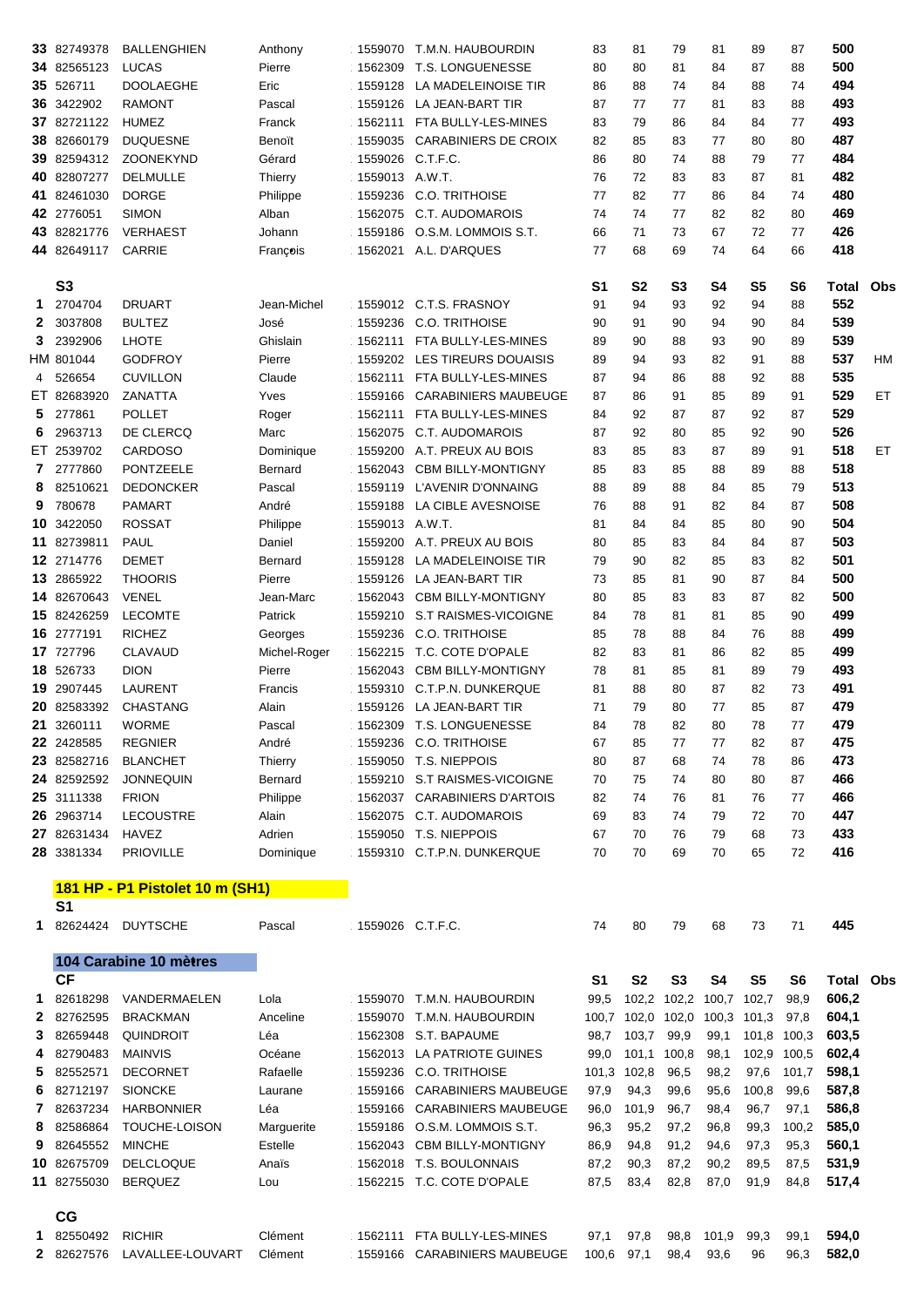| 3<br>4<br>5<br>6                             | 82594319<br>82557679<br>82580313<br>82632582                                                                                                                                                                      | <b>ROUSSEL</b><br><b>GRIMAUD</b><br><b>MORSA</b><br>LAVALLEE-LOUVART                                                                                                                                                                                                 | Johnny<br>Jean<br>Quentin<br>Martin                                                                                                                      | 1559005<br>1559166<br>1559166                                                                                                                         | 1559126 LA JEAN-BART TIR<br><b>T.S. CAUDRESIEN</b><br><b>CARABINIERS MAUBEUGE</b><br><b>CARABINIERS MAUBEUGE</b>                                                                                                                                                                                                                     | 97,3<br>87,9<br>94,6<br>87,8                                                                                          | 94,3<br>93,9<br>96,3<br>90,2                                                                                                | 96,2<br>95<br>94,1<br>91,4                                                                                            | 97,5<br>96,6<br>99,3<br>85,4                                                                                                                         | 91,9<br>95,9<br>89,5<br>85,1                                                                                                 | 96,7<br>92,1<br>87<br>91,1                                                                                    | 573,9<br>561,4<br>560,8<br>531,0                                                                                                      |          |
|----------------------------------------------|-------------------------------------------------------------------------------------------------------------------------------------------------------------------------------------------------------------------|----------------------------------------------------------------------------------------------------------------------------------------------------------------------------------------------------------------------------------------------------------------------|----------------------------------------------------------------------------------------------------------------------------------------------------------|-------------------------------------------------------------------------------------------------------------------------------------------------------|--------------------------------------------------------------------------------------------------------------------------------------------------------------------------------------------------------------------------------------------------------------------------------------------------------------------------------------|-----------------------------------------------------------------------------------------------------------------------|-----------------------------------------------------------------------------------------------------------------------------|-----------------------------------------------------------------------------------------------------------------------|------------------------------------------------------------------------------------------------------------------------------------------------------|------------------------------------------------------------------------------------------------------------------------------|---------------------------------------------------------------------------------------------------------------|---------------------------------------------------------------------------------------------------------------------------------------|----------|
| 1.<br>2<br>3<br>4<br>5.                      | <b>JF</b><br>82496717<br>82518897<br>82632581<br>82515679<br>82562579                                                                                                                                             | <b>BLARY</b><br><b>KAUS</b><br><b>MICHELOT</b><br><b>FIEVET</b><br><b>BOLVIN</b>                                                                                                                                                                                     | Kiméa<br>Olivia<br>Mathilde<br>Margaux<br>Cécillya                                                                                                       | 1559236<br>1562021<br>1559028<br>1559098<br>1559166                                                                                                   | C.O. TRITHOISE<br>A.L. D'ARQUES<br>A.S. AULNOYE TIR<br>C.T.S. DE BOUSSOIS<br><b>CARABINIERS MAUBEUGE</b>                                                                                                                                                                                                                             | 103,4<br>97,5<br>96,3<br>96,7<br>99,0                                                                                 | 100,8<br>96,8<br>97,2<br>96,2<br>94,0                                                                                       | 100,6<br>99,9<br>99,7<br>98,1<br>93,2                                                                                 | 102,2 102,8 103,1<br>99,2<br>100,6<br>96,1<br>100,7                                                                                                  | 99,4<br>99,9<br>100<br>98,6                                                                                                  | 100,2<br>99,3<br>97,4<br>98,6                                                                                 | 612,9<br>593,0<br>593,0<br>584,5<br>584,1                                                                                             |          |
| 1.<br>$\mathbf{2}$<br>3.<br>4<br>5<br>6<br>8 | <b>JG</b><br>82537733<br>82508797<br>HM 82638732<br>82634535<br>82525548<br>82478925<br>82455644<br>HM 82472164<br>82514845<br>82452291                                                                           | <b>DEMOL</b><br><b>CARTON</b><br><b>DELATTRE</b><br><b>GUERIN</b><br>PERARD<br>LEFEVRE<br><b>BALLENGHIEN</b><br><b>LUX</b><br><b>FLORET</b><br><b>HOCHART</b>                                                                                                        | Hugo<br>Gérard<br>Théo<br>Jean-Baptiste<br>Kylian<br>Gautier<br>Thomas<br>Robin<br>Théo<br>Pierre                                                        | 1562309<br>1562309<br>1562309<br>1559166<br>1562021<br>1559128<br>1559070<br>167035<br>1562111<br>1562093                                             | <b>T.S. LONGUENESSE</b><br>T.S. LONGUENESSE<br>T.S. LONGUENESSE<br><b>CARABINIERS MAUBEUGE</b><br>A.L. D'ARQUES<br>LA MADELEINOISE TIR<br>T.M.N. HAUBOURDIN<br><b>CSG BISCHOFFSHEM</b><br>FTA BULLY-LES-MINES<br><b>OLYMPIQUE HESDIN</b>                                                                                             | 103,7<br>100,3<br>101,5<br>100,1<br>97,4<br>99,4<br>97,0<br>95,1<br>94,6                                              | 100,4<br>100,0<br>101,9<br>100,1<br>96,7<br>95,1<br>101,2<br>99,3<br>91,5                                                   | 102,7<br>102,0<br>97,9<br>99,9<br>98,4<br>99,4<br>96,7<br>91,2<br>91,2                                                | 102,1 103,0 102,8 103,0 103,2 103,7<br>101,7<br>102,7<br>98,5<br>97,3<br>97,2<br>100,5<br>96,5<br>91,2<br>98,0                                       | 99,2<br>98,2<br>98,2<br>93,8<br>100,1<br>98,0<br>92,6<br>98,1<br>89,6                                                        | 101,5<br>99,7<br>98,2<br>102,7<br>100,4<br>95,3<br>96,6<br>96,7<br>94,7                                       | 617,8<br>609,2<br>602,9<br>596,2<br>593,9<br>590,2<br>587,7<br>580,6<br>571,6<br>559,6                                                | HM<br>HМ |
| 1.<br>2<br>3<br>4<br>5<br>8                  | D <sub>1</sub><br>3438074<br>HM 82444893<br>3362368<br>3045346<br>82491507<br>2972506<br>6 3437808<br>82596066<br>3371507<br>HM 3224243<br>9 82746554<br>10 82814893<br>11 82679305<br>12 82601001<br>13 82556544 | <b>MANATA</b><br><b>WILLOT</b><br><b>REMOND</b><br><b>MERCIER</b><br><b>BREGNARD</b><br><b>GAUTIER</b><br><b>DIDIER</b><br>LEFEBVRE<br><b>NEYRINCK</b><br><b>CARPENTIER</b><br>PERARD<br><b>DELOFFRE</b><br><b>CADART</b><br><b>GOLLIOT</b><br><b>LUCAS</b>          | Cassandra<br>Louisa<br>Lyne<br>Céline<br>Elise<br>Laura<br>Gaëlle<br>Morgane<br>Sabrina<br>Agnès<br>Mickaëlla<br>Melanie<br>Marilyne<br>Céline<br>Hélène | 1559098<br>343002<br>1559186<br>1559186<br>1562021<br>1562021<br>1562111<br>1562111<br>1559186<br>1562021<br>1559175<br>1562215<br>1562021<br>1562309 | C.T.S. DE BOUSSOIS<br>T.S. BRIVADOIS<br>O.S.M. LOMMOIS S.T.<br>O.S.M. LOMMOIS S.T.<br>A.L. D'ARQUES<br>A.L. D'ARQUES<br>FTA BULLY-LES-MINES<br>FTA BULLY-LES-MINES<br>1562111 FTA BULLY-LES-MINES<br>O.S.M. LOMMOIS S.T.<br>A.L. D'ARQUES<br><b>T.S. RONCHINOIS</b><br>T.C. COTE D'OPALE<br>A.L. D'ARQUES<br><b>T.S. LONGUENESSE</b> | 103,6<br>101<br>97,5<br>98,9<br>101,2<br>97,5<br>98,3<br>95,3<br>92,9<br>97,1<br>98,7<br>90,6<br>91,7<br>90,3<br>89,6 | 104<br>103,7<br>101,3<br>98,2<br>100,8<br>100,2<br>96,7<br>99,2<br>96,1<br>96,7<br>92,5<br>96,3<br>92,7<br>87,2<br>85,3     | 102,1<br>98,3<br>104,1<br>101,2<br>102,1<br>100,9<br>99,2<br>98<br>96,2<br>93,1<br>93,6<br>93,6<br>98,4<br>85,1<br>92 | 101,4<br>102,1<br>101,5<br>102,6<br>99,1<br>98,1<br>102,7<br>98,8<br>100,4<br>96,9<br>98,1<br>97,3<br>88<br>92<br>80,9                               | 102<br>103,1<br>100,2 102,1<br>98,1<br>100,1<br>97,9<br>97,9<br>96,7<br>99,7<br>97,1<br>96,2<br>97,5<br>91,6<br>89,1<br>79,9 | 102,6<br>102,6<br>102,8<br>97<br>96,5<br>95,2<br>99,8<br>95,8<br>96,3<br>97,7<br>97,3<br>95,7<br>94,5<br>84,3 | 615,7<br>610,8<br>606,7<br>601,8<br>600,3<br>591,1<br>590,0<br>587,8<br>581,1<br>577,2<br>576,8<br>572,6<br>558,1<br>538,2<br>512,0   | HM<br>HМ |
| 1.<br>3.<br>1.<br>$\mathbf{2}^-$             | D <sub>2</sub><br>3317906<br>2 3347252<br>82719698<br>D <sub>3</sub><br>3260699<br>ET 82580689<br>2913008                                                                                                         | <b>HERMANT CHAUPIN</b><br><b>BOULIEZ</b><br><b>DUJARDIN</b><br><b>COLLET</b><br><b>MAILLET</b><br><b>BOISSON</b>                                                                                                                                                     | Emmanuelle<br>Martine<br><b>Béatrice</b><br>Marie-Claude<br>Annick<br>Catherine                                                                          | 1559098<br>1559143<br>1559166<br>1559166<br>1562111                                                                                                   | 1562111 FTA BULLY-LES-MINES<br>C.T.S. DE BOUSSOIS<br>U.T. VILLENEUVE ASCQ<br><b>CARABINIERS MAUBEUGE</b><br><b>CARABINIERS MAUBEUGE</b><br>FTA BULLY-LES-MINES                                                                                                                                                                       | 98,4<br>90,7<br>94<br>98,5<br>91,5<br>92,3                                                                            | 96,3<br>95,7<br>96,5<br>95,8<br>93,1<br>91,6                                                                                | 100,9<br>95,7<br>90,1<br>88,7<br>97,1<br>93,1                                                                         | 99,9<br>93<br>94<br>94,7<br>81,9<br>85,7                                                                                                             | 99,1<br>98,5<br>91,1                                                                                                         | 99,4<br>95,4<br>93                                                                                            | 594,0<br>569,0<br>558,7<br>377,7<br>363,6<br>362,7                                                                                    | ET       |
| 1.<br>3<br>4<br>5<br>6<br>7<br>8<br>9        | S <sub>1</sub><br>2903283<br>2 82427941<br>3438266<br>82629094<br>3400320<br>3381708<br>3109076<br>82552247<br>3292622<br>10 3400073<br>11 82559763<br>12 82530344<br>13 2700759                                  | 104 Carabine 10 mètres<br><b>BILLAUD</b><br><b>FUND</b><br><b>LEROY</b><br><b>DERAEDT</b><br><b>NIEWADA</b><br><b>LANDRY</b><br><b>VASSEUR</b><br><b>GHESQUIERE</b><br>OLIVEIRA DOS SANTOS<br><b>BRACQ</b><br><b>MIKOLAJCZAK</b><br><b>MAITREJEAN</b><br>DAMLENCOURT | Cédric<br>Maximilien<br>Pierre<br>Arthur<br>Léo<br>Vincent<br>Benoït<br>David-Alexandre<br>Stéphane<br>Florian<br>Flavien<br>Alexis<br>Christian         | 1562021<br>1559128<br>1562021<br>1562111<br>1559128<br>1562010<br>1562021<br>1559186<br>1559128<br>1559166                                            | A.L. D'ARQUES<br>LA MADELEINOISE TIR<br>A.L. D'ARQUES<br>FTA BULLY-LES-MINES<br>LA MADELEINOISE TIR<br><b>CALAIS TIR SPORTIF</b><br>A.L. D'ARQUES<br>O.S.M. LOMMOIS S.T.<br>LA MADELEINOISE TIR<br><b>CARABINIERS MAUBEUGE</b><br>1559119 L'AVENIR D'ONNAING<br>1562013 LA PATRIOTE GUINES<br>1562043 CBM BILLY-MONTIGNY             | S <sub>1</sub><br>102,8<br>99,6<br>99,1<br>98,4<br>98,6<br>98,5<br>99,1<br>97,2<br>100,0<br>98,0<br>98,1              | <b>S2</b><br>100,7<br>100,2 102,8<br>102,3 102,1<br>101,0<br>101,6<br>102,3<br>99,2<br>97,7<br>94,5<br>98,9<br>98,8<br>95,0 | <b>S3</b><br>104,6<br>103,0<br>101,2 104,0<br>99,8<br>101,1<br>98,9<br>103,3<br>99,5<br>101,5<br>98,2<br>97,2         | <b>S4</b><br>102,0<br>100,7 101,3 102,8 103,1<br>101,3<br>103,7<br>100,4<br>99,3<br>96,3<br>94,4<br>100,2<br>99,6<br>95,5<br>97,3<br>94,9 101,4 97,1 | <b>S5</b><br>103,5<br>99,6<br>100,2 101,6<br>98,9<br>99,6<br>101,6 101,2<br>99,0<br>98,7<br>97,9<br>95,5<br>95,4             | S <sub>6</sub><br>102,0<br>102,2<br>101,2<br>99,9<br>100,7<br>99,7<br>95,5<br>96,8<br>98,0<br>95,7            | <b>Total Obs</b><br>615,6<br>610,9<br>610,5<br>610,3<br>600,4<br>599,9<br>598,9<br>595,1<br>594,9<br>586,2<br>584,9<br>584,7<br>582,2 |          |
|                                              | ET 82806669                                                                                                                                                                                                       | <b>DAMBRUN</b>                                                                                                                                                                                                                                                       | Joel                                                                                                                                                     |                                                                                                                                                       | 1559236 C.O. TRITHOISE                                                                                                                                                                                                                                                                                                               | 96,0                                                                                                                  | 95,0                                                                                                                        | 99,3                                                                                                                  |                                                                                                                                                      | 98,7 95,4                                                                                                                    | 94,3                                                                                                          | 578,7 ET                                                                                                                              |          |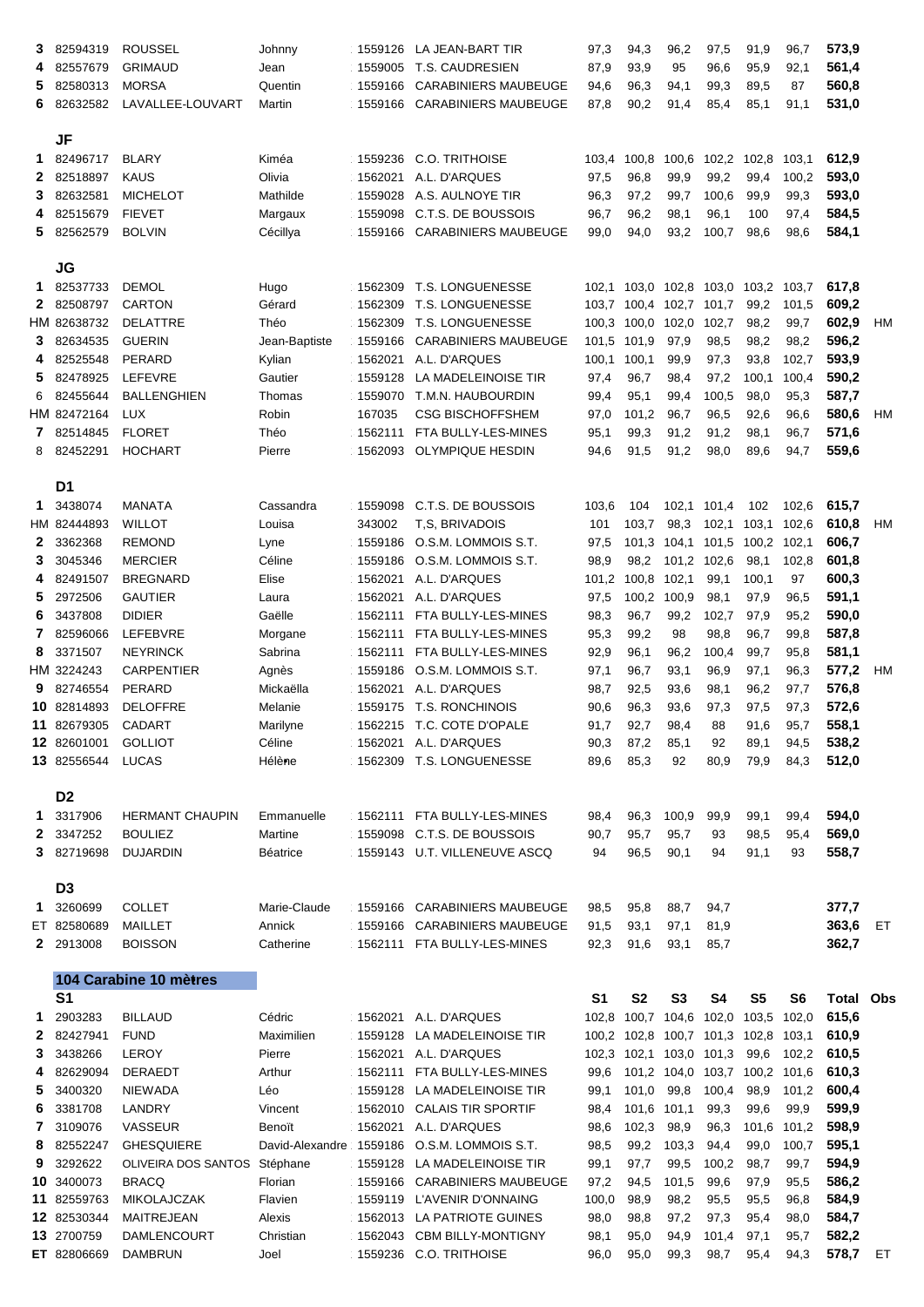|                   | 14 3156682     | <b>HERNOULT</b>                    | Clément                 |                    | 1562008 A.L.S.T. CARVIN        | 89,8           | 97,5           | 99,5           | 100,0          | 92,3                          | 98,1           | 577,2                                    |            |
|-------------------|----------------|------------------------------------|-------------------------|--------------------|--------------------------------|----------------|----------------|----------------|----------------|-------------------------------|----------------|------------------------------------------|------------|
|                   | 15 82715493    | <b>JOUVENET</b>                    | Florian                 | 1559175            | <b>T.S. RONCHINOIS</b>         | 93,1           | 91,8           | 91,8           | 95,7           | 94,8                          | 97,3           | 564,5                                    |            |
|                   | 16 82604467    | <b>COPIN</b>                       | Frédéric                | 1559070            | T.M.N. HAUBOURDIN              | 90,3           | 91,2           | 90,8           | 97,1           | 99,4                          | 94,7           | 563,5                                    |            |
|                   | 17 2903288     | <b>VIEQUE</b>                      | Aymeric                 | 1562021            | A.L. D'ARQUES                  | 91,8           | 96,1           | 96,4           | 92,2           | 87,0                          | 96,6           | 560,1                                    |            |
|                   | 18 3155998     | <b>CAPRINI</b>                     | Fabian                  | 1559186            | O.S.M. LOMMOIS S.T.            | 90,5           | 89,8           | 90,3           | 93,8           | 88,7                          | 92,5           | 545,6                                    |            |
|                   | 19 2618822     | <b>DELRUE</b>                      | Michaël                 | 1562309            | <b>T.S. LONGUENESSE</b>        | 92,0           | 8,5            |                |                |                               |                | 100,5                                    | ab         |
|                   | HM 82455632    | <b>MOMPACH</b>                     | Nicolas                 |                    | 1559202 TIREURS DOUAISIS       | 101,8          |                |                |                | 103,6 105,4 104,0 103,9 102,9 |                | 621,6                                    | HM         |
|                   |                |                                    |                         |                    |                                |                |                |                |                |                               |                |                                          |            |
|                   | S <sub>2</sub> |                                    |                         |                    |                                |                |                |                |                |                               |                |                                          |            |
|                   | HM 2392495     | <b>CARPENTIER</b>                  | <b>Didier</b>           |                    | 1559186 O.S.M. LOMMOIS S.T.    | 98,8           | 101,6          | 97,7           | 98,4           | 98,3                          | 99,7           | 594,5                                    | HM         |
| 1                 | 3347731        | WASCAT                             | Franck                  | 1559128            | LA MADELEINOISE TIR            | 94,0           | 97,9           | 97,9           | 99,8           | 96,4                          | 101,5          | 587,5                                    |            |
| $\mathbf{2}$      | 2903408        | <b>DAYEZ</b>                       | Dominique               |                    | 1559098 C.T.S. DE BOUSSOIS     | 100,2          | 98,7           | 95,2           | 96,4           | 97,4                          | 99,1           | 587,0                                    |            |
| 3                 | 3111158        | <b>DEMAIN</b>                      | Laurent                 | 1559098            | C.T.S. DE BOUSSOIS             | 90,4           | 100,0          | 98,4           | 98,0           | 97,8                          | 98,1           | 582,7                                    |            |
| 4                 | 82746585       | <b>VERNIEUWE</b>                   | Stéphane                | 1562021            | A.L. D'ARQUES                  | 96,1           | 100,2          | 96,7           | 94,6           | 96,3                          | 94,3           | 578,2                                    |            |
| 5                 | 82670885       | <b>LECUYER</b>                     | Michaël                 | 1559028            | A.S. AULNOYE TIR               | 92,4           | 95,9           | 93,5           | 98,1           | 94,0                          | 93,1           | 567,0                                    |            |
| 6                 | 2777304        | <b>POIGNARD</b>                    | Régis                   | 1559098            | C.T.S. DE BOUSSOIS             | 92,3           | 93,5           | 99,2           | 93,1           | 93,1                          | 93,9           | 565,1                                    |            |
| 7                 | 3178048        | <b>FOURCROY</b>                    | Damien                  | 1562215            | T.C. COTE D'OPALE              | 85,8           | 91,6           | 96,9           | 95,2           | 92,4                          | 97,6           | 559,5                                    |            |
| 8                 | 82428591       | PERROUAULT                         | Dominique               | 1562010            | <b>CALAIS TIR SPORTIF</b>      | 90,7           | 92,3           | 94,7           | 92,9           | 94,2                          | 92,6           | 557,4                                    |            |
| 9                 | 3422122        | SWYNGEDAUW                         | Sébastien               | 1559050            | <b>T.S. NIEPPOIS</b>           | 91,6           | 90,3           | 95,1           | 89,0           | 87,2                          | 97,6           | 550,8                                    |            |
|                   | 10 82742929    | <b>MAITRE JEAN</b>                 | Olivier                 | 1562013            | LA PATRIOTE GUINES             | 82,4           | 91,6           | 90,6           | 89,8           | 89,3                          | 91,4           | 535,1                                    |            |
|                   | 11 3171882     | <b>JEANJEAN</b>                    | Laurent                 | 1562037            | <b>CARABINIERS D'ARTOIS</b>    | 92,0           | 88,7           | 89,8           | 81,4           | 83,8                          | 87,3           | 523,0                                    |            |
|                   | 12 82822657    | <b>DELETANG</b>                    | Claude                  | 1562306            | A.C. ST-MARTIN LAERT           | 78,3           | 77,2           | 79,1           | 67,7           | 76,0                          | 72,5           | 450,8                                    | <b>DIS</b> |
|                   |                |                                    |                         |                    |                                |                |                |                |                |                               |                |                                          |            |
|                   | S <sub>3</sub> |                                    |                         |                    |                                |                |                |                |                |                               |                |                                          |            |
| 1                 | 608671         | <b>DOCOCHE</b>                     | Pascal                  |                    | 1559143 U.T. VILLENEUVE ASCQ   |                | 96,0           | 99,2           | 97,7           | 100,3                         | 99,5           | 587,4                                    |            |
|                   |                |                                    |                         |                    |                                | 94,7           |                |                |                |                               |                |                                          |            |
| $\mathbf{2}$      | 316            | <b>KLINCKEMAILLIE</b>              | Renaud                  | 1562111            | FTA BULLY-LES-MINES            | 95,4           | 99,6           | 96,7           | 96,3           | 99,9                          | 94,7           | 582,6                                    |            |
| 3                 | 11016          | <b>JENICOT</b>                     | Jean-Luc                | 1559098            | C.T.S. DE BOUSSOIS             | 94,9           | 95,4           | 96,0           | 96,4           | 99,0                          | 97,9           | 579,6                                    |            |
| 4                 | 82562158       | CANDELIER                          | Pascal                  | 1562215            | T.C. COTE D'OPALE              | 95,4           | 95,6           | 95,3           | 93,1           | 96,0                          | 97,8           | 573,2                                    |            |
| 5                 | 82644390       | <b>MINNE</b>                       | Roger                   | 1559186            | O.S.M. LOMMOIS S.T.            | 91,4           | 93,4           | 93,2           | 93,6           | 96,7                          | 89,8           | 558,1                                    |            |
| 6                 | 2506501        | LABY                               | Patrick                 | 1559175            | T.S. RONCHINOIS                | 90,2           | 90,2           | 97,0           | 87,7           | 91,8                          | 96,5           | 553,4                                    |            |
| 7                 | 513954         | <b>BLONDEAU</b>                    | Daniel                  | 1562111            | FTA BULLY-LES-MINES            | 91,7           | 90,0           | 96,0           | 89,9           | 94,9                          | 87,9           | 550,4                                    |            |
| 8                 | 357405         | <b>LAWNICZAK</b>                   | Jean-Claude             |                    | 1562111 FTA BULLY-LES-MINES    | 91,8           | 84,2           | 92,9           | 96,2           | 88,8                          | 94,9           | 548,8                                    |            |
| 9                 | 2704115        | <b>DELANGUE</b>                    | Claude                  |                    | 1559050 T.S. NIEPPOIS          | 89,4           | 89,8           | 92,2           | 87,6           | 90,7 95,3                     |                | 545,0                                    |            |
|                   | 10 3381961     | <b>MILLEVILLE</b>                  | Eric                    |                    | 1559050 T.S. NIEPPOIS          | 84,6           | 86,9           | 87,0           | 86,8           | 84,6                          | 85,5           | 515,4                                    |            |
|                   | 11 3224683     | <b>LEMMEN</b>                      | Jean-Claude             | 1559098            | C.T.S. DE BOUSSOIS             | 81,0           | 89,7           | 72,0           |                |                               |                | 512,4                                    |            |
|                   |                |                                    |                         |                    |                                |                |                |                | 89,7           | 91,8                          | 88,2           |                                          |            |
|                   | 12 82681600    | <b>SION</b>                        | Jean-Pierre             |                    | 1562008 A.L.S.T. CARVIN        | 81,6           | 90,9           | 80,0           | 78,5           | 79,4                          | 88,0           | 498,4                                    |            |
|                   | 13 2652830     | <b>BOISSON</b>                     | <b>Bruno</b>            | 1562111            | FTA BULLY-LES-MINES            | 78,8           | 78,1           | 87,2           | 90,5           | 82,9                          | 80,6           | 498,1                                    |            |
|                   | 14 2864669     | VANDENBUSSCHE                      | Didier                  | 1562043            | <b>CBM BILLY-MONTIGNY</b>      | 88,2           | 86,3           | 78,8           | 77,5           | 80,9                          | 78,2           | 489,9                                    |            |
|                   | 15 82625623    | <b>DOCOCHE</b>                     | Didier                  |                    | 1559143 U.T. VILLENEUVE ASCQ   | 62,6           | 74,2           | 86,5           | 79,0           | 74,1                          | 73,0           | 449,4                                    |            |
|                   | 16 82719696    | <b>DUJARDIN</b>                    | Parfait                 |                    | 1559143 U.T. VILLENEUVE ASCQ   | 60,7           | 61,9           | 51,8           | 73,7           | 56,4                          | 63,9           | 368,4                                    |            |
|                   |                |                                    |                         |                    |                                |                |                |                |                |                               |                |                                          |            |
|                   |                | 107 Arbalète Match 10 mètres       |                         |                    |                                | S <sub>1</sub> | <b>S2</b>      | S <sub>3</sub> | S <sub>4</sub> | S <sub>5</sub>                | S <sub>6</sub> | <b>Total</b>                             | Obs        |
|                   | <b>JG</b>      |                                    |                         |                    |                                |                |                |                |                |                               |                |                                          |            |
| 1.                | 82537733       | <b>DEMOL</b>                       | Hugo                    | 1562309            | T.S. LONGUENESSE               | 92             | 95             | 95             | 99             |                               |                | 381                                      |            |
|                   | HM 82638732    | <b>DELATTRE</b>                    | Théo                    | 1562309            | T.S. LONGUENESSE               | 92             | 94             | 97             | 94             |                               |                | 377                                      | HM         |
| 2                 | 82508797       | <b>CARTON</b>                      | Gérard                  | 1562309            | T.S. LONGUENESSE               | 92             | 91             | 97             | 95             |                               |                | 375                                      |            |
| 3                 | 82525548       | PERARD                             | Kylian                  | 1562021            | A.L. D'ARQUES                  | 91             | 92             | 92             | 92             |                               |                | 367                                      |            |
|                   | HM 82472164    | <b>LUX</b>                         | Robin                   | 167035             | <b>CSG BISCHOFFSHEM</b>        | 92             | 85             | 86             | 86             |                               |                | 349                                      | HM         |
|                   |                |                                    |                         |                    |                                |                |                |                |                |                               |                |                                          |            |
|                   | D <sub>1</sub> |                                    |                         |                    |                                |                |                |                |                |                               |                |                                          |            |
|                   | HM 3224243     | <b>CARPENTIER</b>                  | Agnès                   | 1559186            | O.S.M. LOMMOIS S.T.            | 92             | 95             | 91             | 93             |                               |                | 371                                      | HM         |
| 1                 | 3045346        | <b>MERCIER</b>                     | Céline                  |                    | 1559186 O.S.M. LOMMOIS S.T.    | 91             | 95             | 89             | 93             |                               |                | 368                                      |            |
| 2                 | 3362368        | <b>REMOND</b>                      | Lyne                    |                    | 1559186 O.S.M. LOMMOIS S.T.    | 94             | 90             | 92             | 91             |                               |                | 367                                      |            |
|                   |                |                                    |                         |                    |                                |                |                |                |                |                               |                |                                          |            |
| 1.                | S <sub>1</sub> |                                    |                         |                    |                                |                |                |                |                |                               |                |                                          |            |
|                   | 3109076        | VASSEUR                            | Benoït                  |                    | 1562021 A.L. D'ARQUES          | 99             | 97             | 94             | 94             |                               |                | 384                                      |            |
|                   | HM 2392495     | <b>CARPENTIER</b>                  | Didier                  | 1559186            | O.S.M. LOMMOIS S.T.            | 94             | 95             | 95             | 94             |                               |                | 378                                      | HM         |
| $\mathbf{2}$<br>3 | 3381708        | <b>LANDRY</b>                      | Vincent                 | 1562010            | <b>CALAIS TIR SPORTIF</b>      | 97<br>93       | 91<br>93       | 93<br>91       | 96<br>99       |                               |                | 377                                      | 21         |
| 4                 | 2903283        | <b>BILLAUD</b>                     | Cédric                  | 1562021            | A.L. D'ARQUES<br>A.L. D'ARQUES |                |                |                |                |                               |                | 376                                      |            |
|                   | 3438266        | <b>LEROY</b>                       | Pierre                  | 1562021<br>1559186 |                                | 94             | 94             | 92             | 96             |                               |                | 376                                      | 21         |
| 5<br>6            | 3422160        | DELEVALLEZ                         | Loïc<br>David-Alexandre |                    | O.S.M. LOMMOIS S.T.            | 94             | 96<br>90       | 91             | 91             |                               |                | 372                                      |            |
|                   | 82552247       | <b>GHESQUIERE</b>                  |                         | 1559186            | O.S.M. LOMMOIS S.T.            | 89             |                | 93             | 92             |                               |                | 364                                      |            |
| 7                 | 2700759        | <b>DAMLENCOURT</b>                 | Christian               | 1562043            | <b>CBM BILLY-MONTIGNY</b>      | 92             | 92             | 88             | 91             |                               |                | 363                                      | 15         |
| 8                 | 2903408        | <b>DAYEZ</b>                       | Dominique               |                    | 1559098 C.T.S. DE BOUSSOIS     | 87             | 89             | 93             | 94             |                               |                | 363                                      | 14         |
|                   |                | 171 HP - R1 Car. 10 m debout (SH1) |                         |                    |                                | S <sub>1</sub> | S <sub>2</sub> | S <sub>3</sub> | S <sub>4</sub> | S <sub>5</sub>                | S <sub>6</sub> | Total                                    | Obs        |
|                   | S <sub>1</sub> |                                    |                         |                    |                                |                |                |                |                |                               |                |                                          |            |
|                   |                | 1 82487350 BOULANGER               | Rémi                    |                    | 1562021 A.L. D'ARQUES          |                |                |                |                |                               |                | 101,9 100,3 98,2 102,9 100,6 101,9 605,8 |            |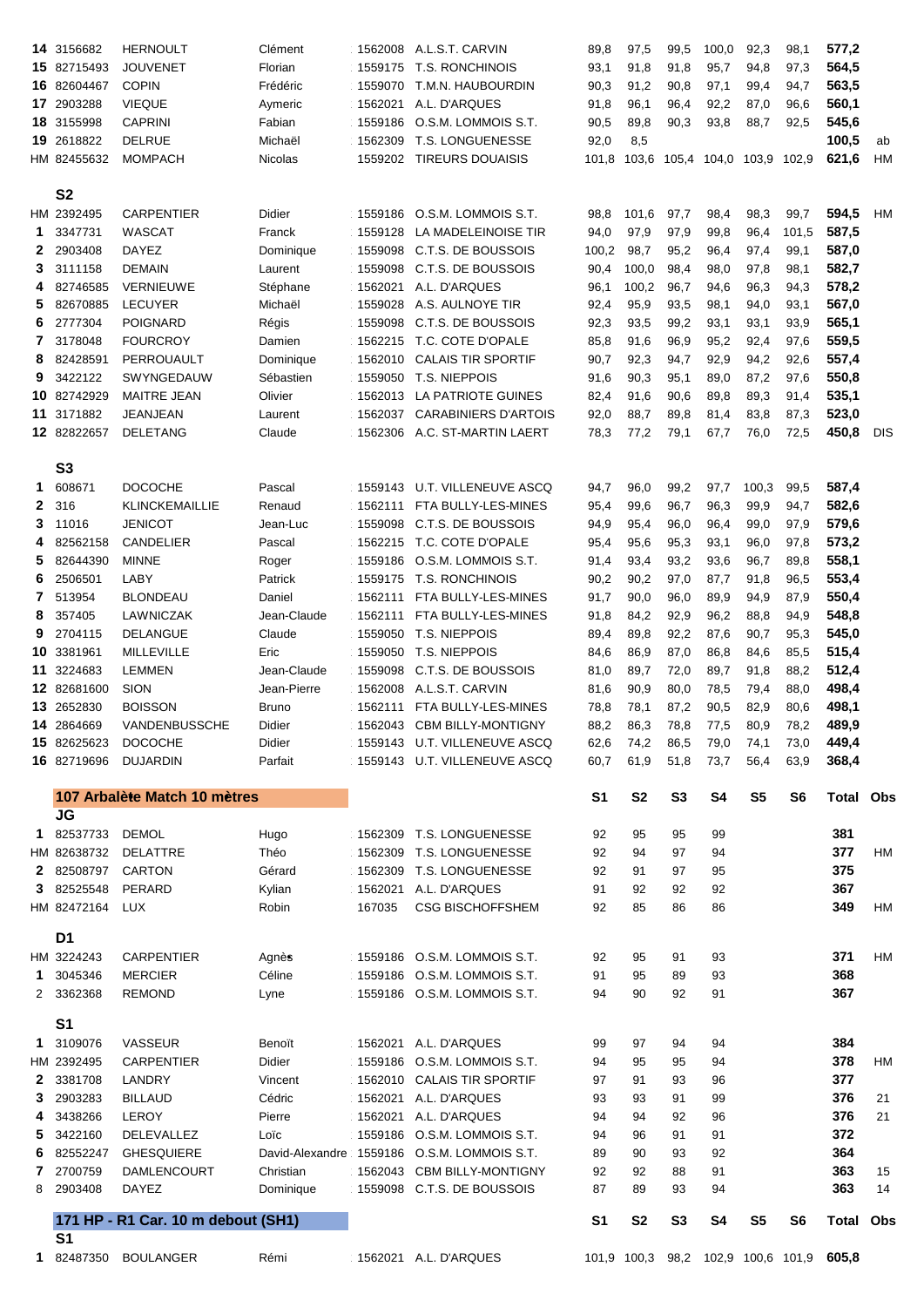|   |                | 172 HP - R2 Car. 10 m debout (SH1)         |                |         |                              |             |                                     |                         |                         |      |                                     |       |
|---|----------------|--------------------------------------------|----------------|---------|------------------------------|-------------|-------------------------------------|-------------------------|-------------------------|------|-------------------------------------|-------|
|   | D1             |                                            |                |         |                              |             |                                     |                         |                         |      |                                     |       |
|   | 1 82487354     | <b>HERBIET</b>                             | Nathalie       |         | 1562111 FTA BULLY-LES-MINES  | 96,9        | 96.8                                | 100,7 95,4              |                         |      | 99,4 102,2                          | 591,4 |
|   |                | 173 HP - R3 Car. 10 m couché (SH1)         |                |         |                              |             |                                     |                         |                         |      |                                     |       |
|   | CG             |                                            |                |         |                              |             |                                     |                         |                         |      |                                     |       |
|   | 1 82736279     | WEZRANOWSKI                                | Andréa         |         | 1559119 L'AVENIR D'ONNAING   | 92,6        | 95,0                                | 82,6                    | 80,1                    | 77,6 | 72,5                                | 500,4 |
|   | S <sub>1</sub> |                                            |                |         |                              |             |                                     |                         |                         |      |                                     |       |
|   | 1 82487353     | <b>GOLLIOT</b>                             | <b>Nicolas</b> | 1562021 | A.L. D'ARQUES                | 101.7 104.1 |                                     | 99.7                    | 100,5                   | 98,7 | 103,0                               | 607,7 |
|   | 2 82487350     | <b>BOULANGER</b>                           | Rémi           |         | 1562021 A.L. D'ARQUES        | 99,8        | 95,1                                |                         | 100,2 100,2 100,9 102,1 |      |                                     | 598,3 |
| 3 | 82750224       | <b>ALBAUT</b>                              | Delphine       |         | 1562021 A.L. D'ARQUES        | 95,6        | 95,3                                | 98,8                    | 97,2                    | 99,9 | 99,8                                | 586,6 |
|   |                | 174 HP - R4 Car. 10 m debout Potence (SH2) |                |         |                              |             |                                     |                         |                         |      |                                     |       |
|   | S <sub>1</sub> |                                            |                |         |                              |             |                                     |                         |                         |      |                                     |       |
| 1 | 3260128        | <b>RAMBERT</b>                             | Christophe     |         | 1562021 A.L. D'ARQUES        |             | 105,4 106,0 102,6 104,4 105,6 103,7 |                         |                         |      |                                     | 627,7 |
|   | 2 3317802      | <b>DUCHESNE</b>                            | Sébastien      | 1559143 | U.T. VILLENEUVE ASCQ         |             | 104,6 103,1                         | 103,1 102,8 103,6 101,7 |                         |      |                                     | 618,9 |
|   | 3 82808386     | <b>BERRUYER</b>                            | Alexis         |         | 1562021 A.L. D'ARQUES        | 76,3        | 66,1                                | 70,2                    | 75,7                    | 85,6 | 80,9                                | 454,8 |
|   |                | 175 HP - R5 Car. 10 m couché Potence (SH2) |                |         |                              |             |                                     |                         |                         |      |                                     |       |
|   | CG             |                                            |                |         |                              |             |                                     |                         |                         |      |                                     |       |
|   | 1 82710594     | <b>BERTINCHON</b>                          | Louis          |         | 1559143 U.T. VILLENEUVE ASCQ |             |                                     |                         |                         |      | 104,1 104,5 103,8 104,5 104,8 103,7 | 625.4 |
|   | S <sub>1</sub> |                                            |                |         |                              |             |                                     |                         |                         |      |                                     |       |
|   | 1 82487365     | <b>BEVE</b>                                | Justine        |         | 1562021 A.L. D'ARQUES        |             | 105,6 105,8 103,9 104,0 105,1 104,5 |                         |                         |      |                                     | 628,9 |
|   | 2 3260128      | <b>RAMBERT</b>                             | Christophe     | 1562021 | A.L. D'ARQUES                |             | 104,1 104,2 104,5 104,9 105,1       |                         |                         |      | 103,6                               | 626,4 |
| 3 | 3317802        | <b>DUCHESNE</b>                            | Sébastien      | 1559143 | U.T. VILLENEUVE ASCQ         |             | 105,1 104,4 100,0 104,3 104,1 104,6 |                         |                         |      |                                     | 622,5 |
| 4 | 82808386       | <b>BERRUYER</b>                            | Alexis         |         | 1562021 A.L. D'ARQUES        | 84,1        | 77,4                                | 82,4                    | 81,6                    | 87,2 | 82,5                                | 495,2 |
|   |                | 179 HP - F7 Car. 10 m couché Potence(CLF)  |                |         |                              |             |                                     |                         |                         |      |                                     |       |
|   | S <sub>1</sub> |                                            |                |         |                              |             |                                     |                         |                         |      |                                     |       |
|   | 1 82722854     | CORNU                                      | Théo           |         | 1559119 L'AVENIR D'ONNAING   |             | 102,5 101,1 102,9 101,1 101,2 100,1 |                         |                         |      |                                     | 608,9 |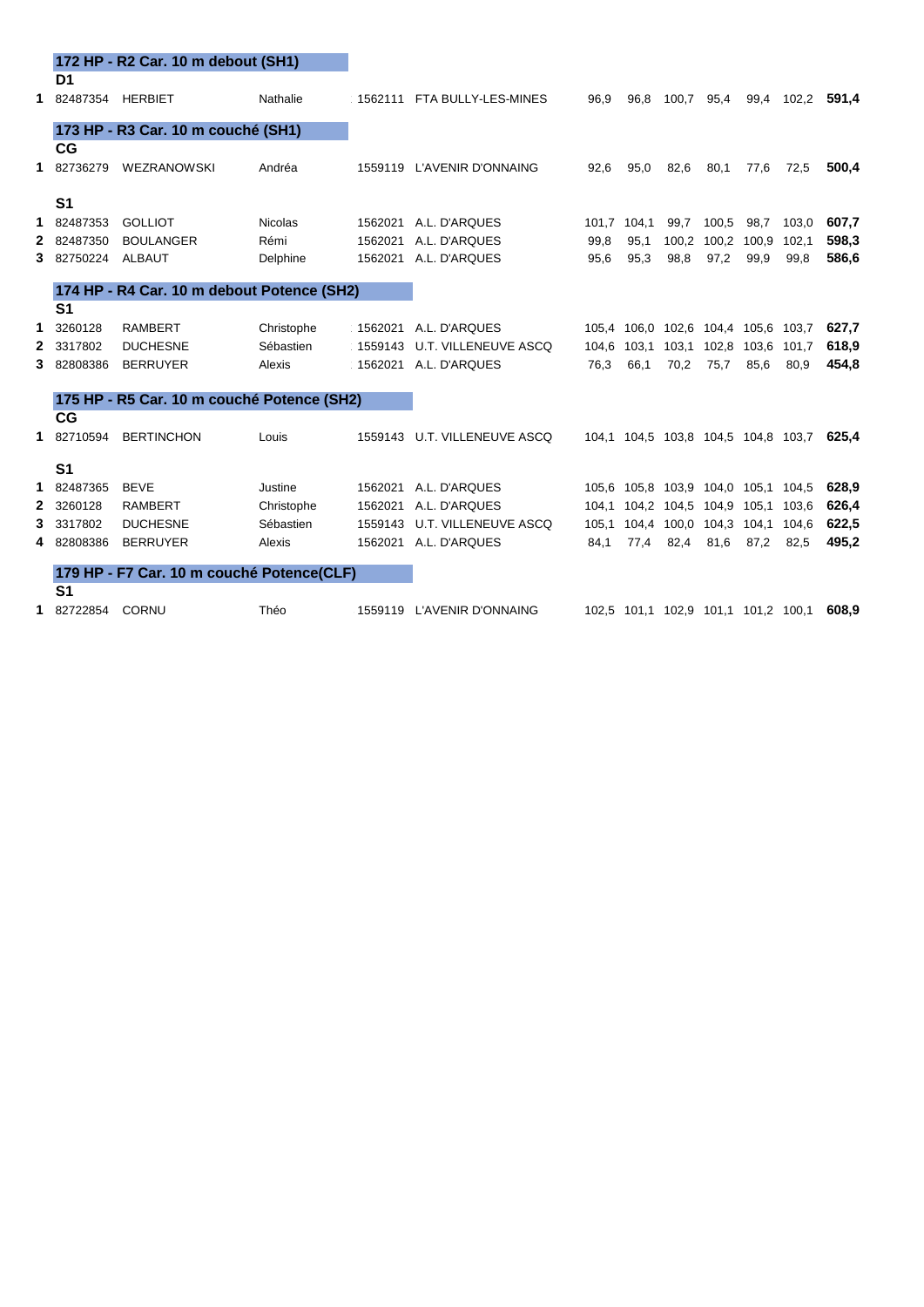## **FEDERATION FRANCAISE DE TIR LIGUE DE TIR NORD PAS de CALAIS CHAMPIONNAT REGIONAL DISCIPLINES 10M et 18M ARQUES les 8 et 9 janvier 2022 PALMARES PAR EQUIPES**

|              | Equipe arbalète field 18m S1                 |      |                                                                          |                   |
|--------------|----------------------------------------------|------|--------------------------------------------------------------------------|-------------------|
| 1            | A.L. D'ARQUES                                | 1698 | <b>VASSEUR Benoit</b><br><b>VIEQUE Aymeric</b><br>DIEUSART Jean-François | 572<br>570<br>556 |
|              | Equipe arbalète field 18m VA                 |      |                                                                          |                   |
| 1            | <b>C.T.S. DE BOUSSOIS</b>                    | 1616 | <b>BOULIEZ Martine</b><br><b>LEMMEN Jean Claude</b><br>POIGNARD Régis    | 553<br>513<br>550 |
|              | <b>Equipe pistolet 10m JG</b>                |      |                                                                          |                   |
| 1            | <b>FTA BULLY-LES-MINES</b>                   | 1599 | <b>CORVISIER Ulysse</b><br>LAFFRA Timothée<br>MOCZKO Théo                | 500<br>540<br>559 |
|              | <b>Equipe pistolet 10m</b><br>D <sub>1</sub> |      |                                                                          |                   |
| 1            | <b>LA MADELEINOISE TIR</b>                   | 1560 | DAYEZ Virginie<br><b>MORIVAL Floriane</b><br>PASSIEUX Clotilde           | 525<br>481<br>554 |
|              | <b>Equipe pistolet 10m S1</b>                |      |                                                                          |                   |
| 1            | <b>JEAN BART DUNKERQUE</b>                   | 1520 | <b>THOORIS Rémi</b><br><b>GONSSE Franck</b><br>POULLAIN Mickaël          | 565<br>499<br>456 |
| $\mathbf 2$  | <b>FTA BULLY LES MINES</b>                   | 1494 | DEWARUMEZ Bernard<br>KUBECKI Stéphane<br><b>DEWAELE Matthieu</b>         | 526<br>420<br>548 |
|              | <b>Equipe pistolet 10m S2</b>                |      |                                                                          |                   |
| 1            | <b>T.S. CAUDRESIEN</b>                       | 1635 | <b>DEHON Bernard</b><br><b>LEFEBVRE Hubert</b><br><b>DEBUIRE Reynald</b> | 555<br>552<br>528 |
| $\mathbf{2}$ | <b>LA MADELEINOISE TIR</b>                   | 1612 | <b>CROUX Patrice</b>                                                     | 533               |
|              |                                              |      | <b>FREZIN Eric</b><br><b>SEGERS Jean Marc</b>                            | 546<br>533        |
| 3            | <b>FTA BULLY-LES-MINES</b>                   | 1601 | <b>DULIEU Dominique</b>                                                  | 532               |
|              |                                              |      | <b>ALBUQUERQUE Eric</b><br>LAFFRA Sébastien                              | 530<br>539        |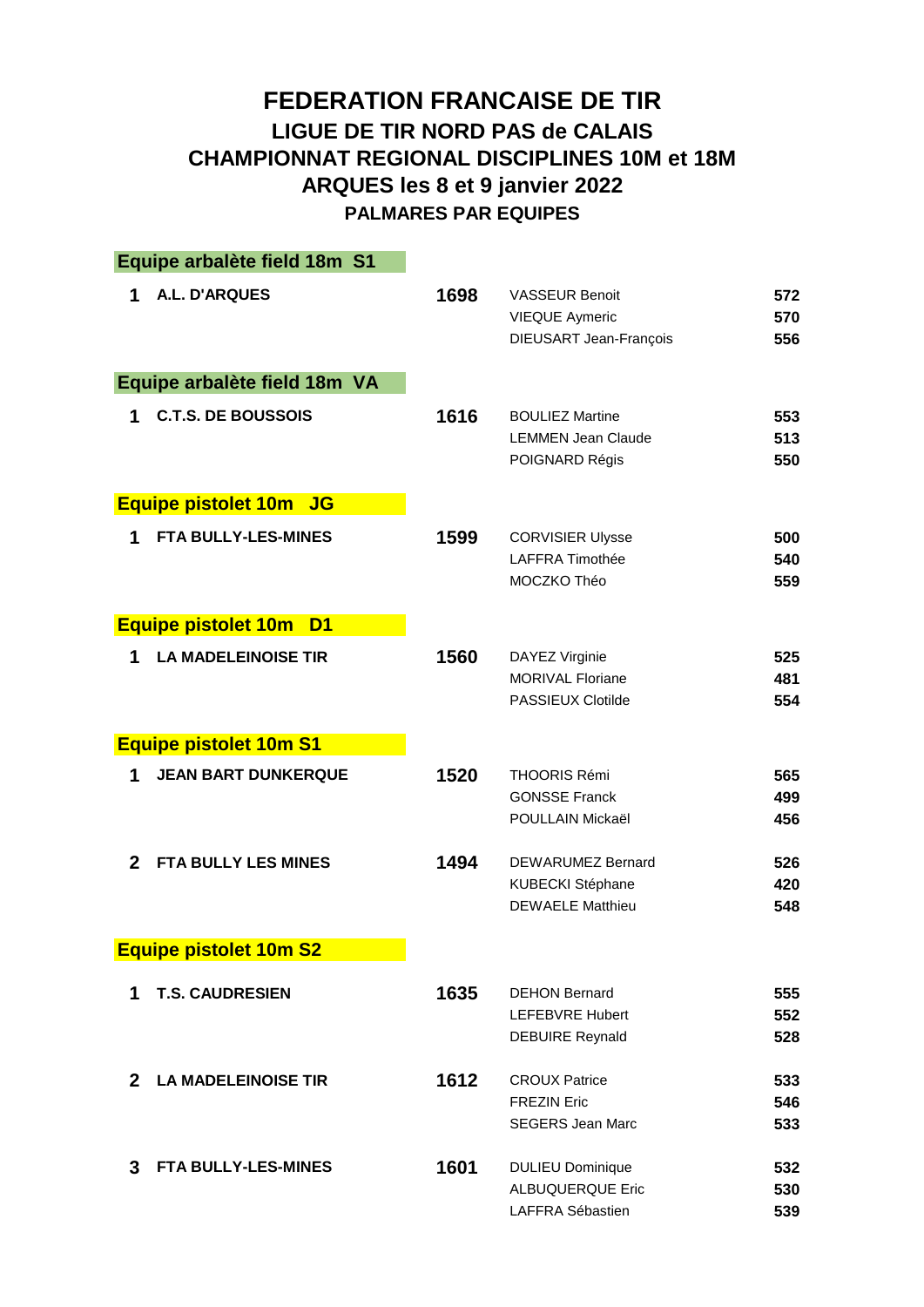| 4            | <b>JEAN BART DUNKERQUE</b>            | 1571   | <b>VAN-RIE Benoit</b><br><b>MATTHYS Dominique</b><br><b>RAMONT Pascal</b>              | 547<br>531<br>493       |
|--------------|---------------------------------------|--------|----------------------------------------------------------------------------------------|-------------------------|
|              | <b>Equipe pistolet 10m S3</b>         |        |                                                                                        |                         |
| 1            | <b>FTA BULLY-LES-MINES</b>            | 1603   | <b>CUVILLON Claude</b><br>POLLET Roger<br><b>LHOTE Ghislain</b>                        | 535<br>529<br>539       |
| $\mathbf{2}$ | <b>C.O. TRITHOISE</b>                 | 1519   | <b>BULTEZ José</b><br><b>REGNIER André</b><br><b>RICHEZ Georges</b>                    | 539<br>475<br>505       |
| 3            | <b>CBM BILLY MONTIGNY</b>             | 1511   | <b>DION Pierre</b><br><b>PONTZEELE Bernard</b><br><b>VENEL Jean-Marc</b>               | 493<br>518<br>500       |
|              | Equipe carabine 10m CG                |        |                                                                                        |                         |
| 1            | <b>CARABINIERS MAUBEUGE</b>           | 1673,8 | <b>MORSA Quentin</b><br><b>LAVALLEE LOUVART Martin</b><br>LAVALLEE LOUVART Clément     | 560,8<br>531,0<br>582,0 |
|              | Equipe carabine 10m<br>D <sub>1</sub> |        |                                                                                        |                         |
| 1            | FTA BULLY LES MINES                   | 1758,9 | <b>NEYRINCK Sabrina</b><br><b>DIDIER Gaëlle</b><br>LEFEBVRE Morgane                    | 581,1<br>590,0<br>587,8 |
| $\mathbf{2}$ | <b>AL ARQUES</b>                      | 1729,6 | <b>BREGNARD Elise</b><br><b>GAUTIER Laura</b><br><b>GOLLIOT Céline</b>                 | 600,3<br>591,1<br>538,2 |
|              | <b>Equipe carabine 10m S1</b>         |        |                                                                                        |                         |
| 1            | <b>A.L. D'ARQUES</b>                  | 1825   | <b>LEROY Pierre</b><br><b>BILLAUD Cédric</b><br><b>VASSEUR Benoit</b>                  | 610,5<br>615,6<br>598,9 |
|              | <b>Equipe carabine 10m S2</b>         |        |                                                                                        |                         |
| 1            | <b>C.T.S. DE BOUSSOIS</b>             | 1734,8 | DAYEZ Dominique<br><b>DEMAIN Laurent</b><br>POIGNARD Régis                             | 587,0<br>582,7<br>565,1 |
|              | <b>Equipe carabine 10m S3</b>         |        |                                                                                        |                         |
| 1            | <b>FTA BULLY LES MINES</b>            | 1681,8 | <b>KLINCKEMAILLIE Renaud</b><br><b>LAWNICZAK Jean Claude</b><br><b>BLONDEAU Daniel</b> | 582,6<br>548,8<br>550,4 |